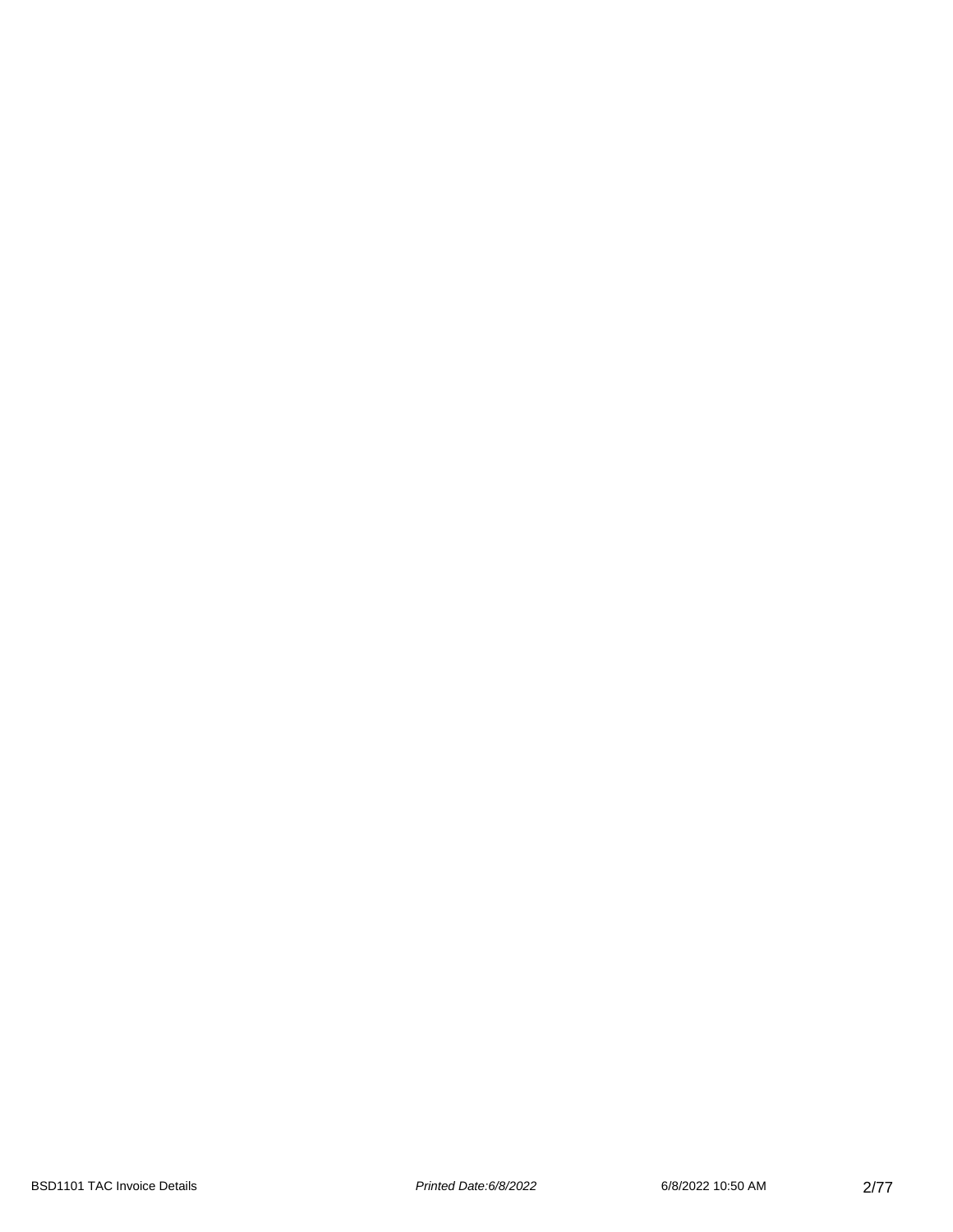

**County Austin - 8**

| License<br>Primary<br>Type<br>(AIMS) | <b>Primary</b><br><b>Number</b><br>(AIMS) | License   License  <br>Type<br>(AIMS) | License<br><b>Number</b><br>(AIMS) | License<br><b>Number</b><br>(Legacy) | <b>Validation</b><br>Number/<br>Local Ref Id/<br><b>Registry Number</b> | \$ State Feel | Charge | \$ Sur-1 \$ Late | \$5%<br><b>Feel County</b><br>Refund | \$ Total<br><b>Amount</b> |
|--------------------------------------|-------------------------------------------|---------------------------------------|------------------------------------|--------------------------------------|-------------------------------------------------------------------------|---------------|--------|------------------|--------------------------------------|---------------------------|
|                                      |                                           | <b>BE</b>                             |                                    | 105739104 BE1015300                  | 458Alch0spwRGGc                                                         | 1.045.00      |        |                  | 55.00                                | 1,100.00                  |
|                                      |                                           |                                       | Total                              |                                      |                                                                         | 1.045.00      |        |                  | 55.00                                | 1,100.00                  |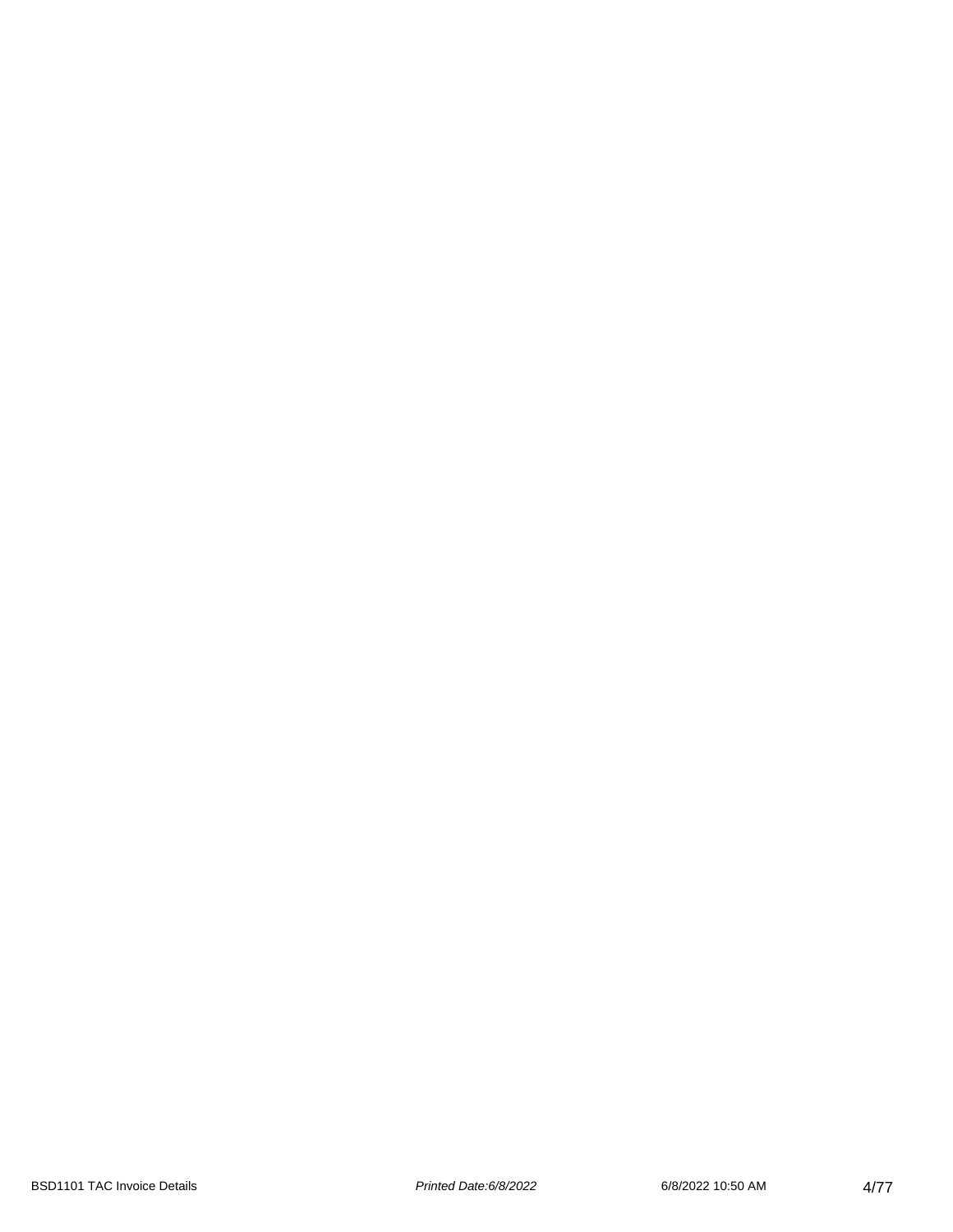

**County Bastrop - 11**

| License<br>Primary<br>Type<br>(AIMS) | <b>Primary</b><br><b>Number</b><br>(AIMS) | <b>Licensel License I</b><br>Type<br>(AIMS) | Licensel<br><b>Number</b><br>(AIMS) | License<br><b>Number</b><br>(Legacy) | <b>Validation</b><br>Number/<br>Local Ref Id/<br><b>Registry Number</b> | \$ State Feel | Charge | \$ Sur-1 \$ Late | \$5%<br><b>Feel County</b><br>Refund | \$ Total<br><b>Amount</b> |
|--------------------------------------|-------------------------------------------|---------------------------------------------|-------------------------------------|--------------------------------------|-------------------------------------------------------------------------|---------------|--------|------------------|--------------------------------------|---------------------------|
| <b>MB</b>                            | 105676215                                 | <b>BP</b>                                   |                                     | 150000866 MB1016238                  | 458AlicpPsfmxez                                                         | 1.045.00      |        |                  | 55.00                                | 1,100.00                  |
|                                      |                                           |                                             | Total                               |                                      |                                                                         | 1.045.00      |        |                  | 55.00                                | 1,100.00                  |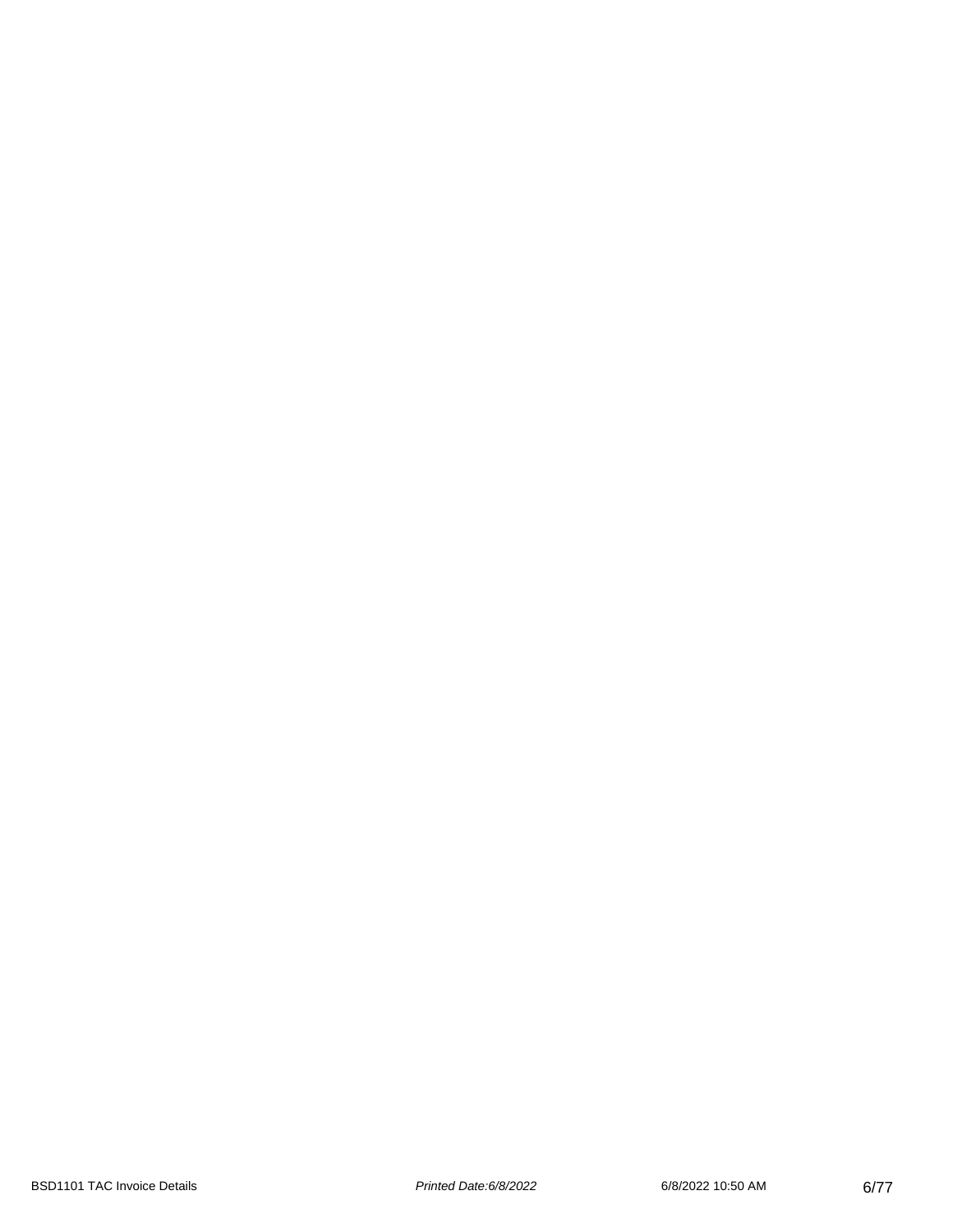

**County Baylor - 12**

| License<br>Primary<br>Type<br>(AIMS) | <b>Primary</b><br><b>Numberl</b><br>(AIMS) | License License<br>Type<br>(AIMS) | License<br><b>Number</b><br>(AIMS) | License<br><b>Number</b><br>(Legacy) | <b>Validation</b><br>Number/<br>Local Ref Id/<br><b>Registry Number</b> | \$ State Feel | Charge | \$ Sur-1 \$ Late | \$5%<br><b>Feel County</b><br>Refund | \$ Total<br><b>Amount</b> |
|--------------------------------------|--------------------------------------------|-----------------------------------|------------------------------------|--------------------------------------|-------------------------------------------------------------------------|---------------|--------|------------------|--------------------------------------|---------------------------|
|                                      |                                            | <b>BF</b>                         | 104806267                          | BF944847                             | 458AIUIXVvsowdc                                                         | 1.045.00      |        | 100.00           | 55.00                                | 1,200.00                  |
|                                      |                                            |                                   | <b>Total</b>                       |                                      |                                                                         | 1.045.00      |        | 100.00           | 55.00                                | ∣200.00∖1.                |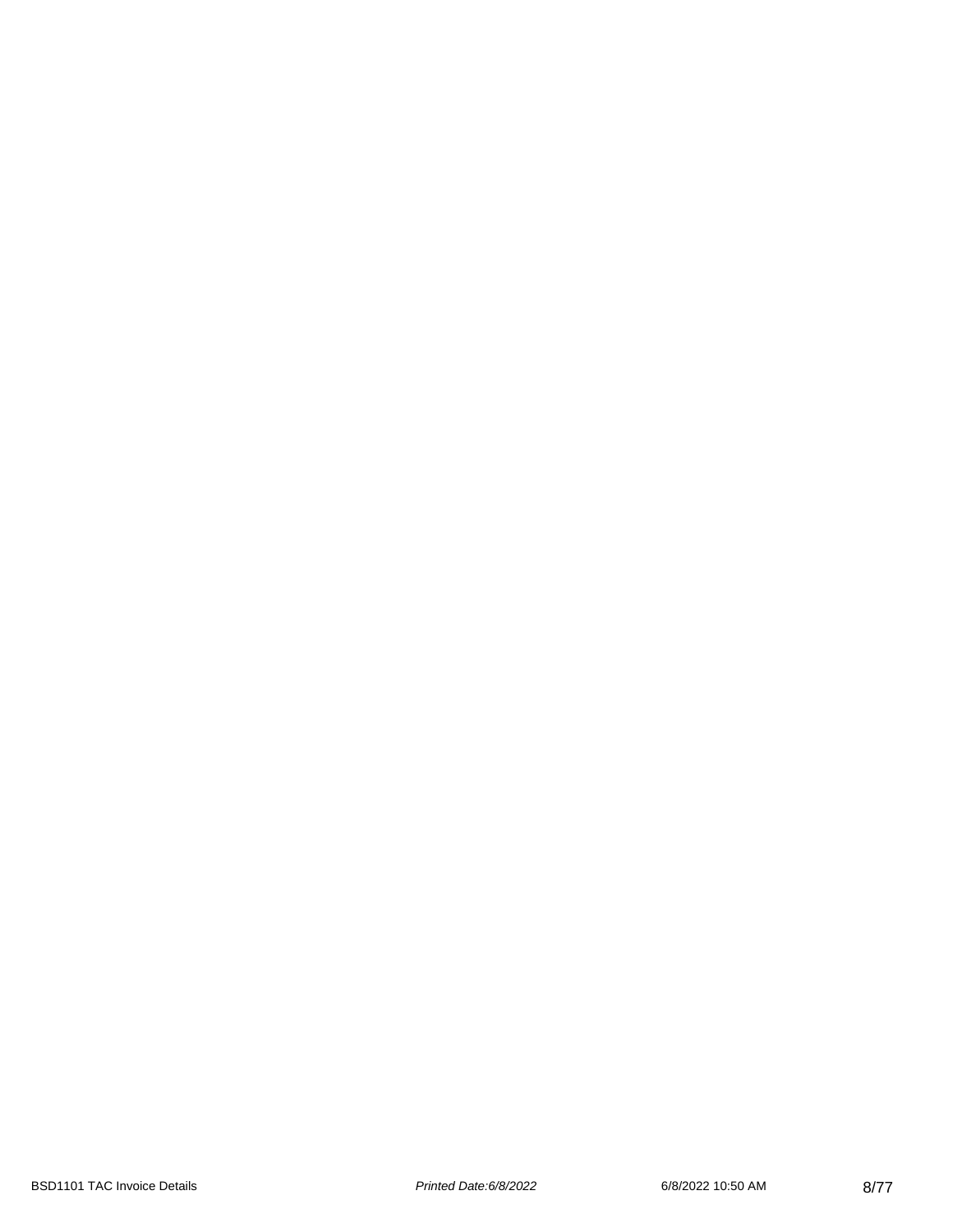

**County Bell - 14**

| License<br>Primary<br>Type<br>(AIMS) | <b>Primary</b><br><b>Number</b><br>(AIMS) | License   License  <br>Type<br>(AIMS) | License<br><b>Number</b><br>(AIMS) | License<br><b>Number</b><br>(Legacy) | <b>Validation</b><br>Number/<br>Local Ref Id/<br><b>Registry Number</b> | \$ State Feel | Charge | \$ Sur-1 \$ Late | \$5%<br><b>Feel County</b><br>Refund | \$ Total<br>Amount |
|--------------------------------------|-------------------------------------------|---------------------------------------|------------------------------------|--------------------------------------|-------------------------------------------------------------------------|---------------|--------|------------------|--------------------------------------|--------------------|
|                                      |                                           | <b>BE</b>                             | 100103154                          | BE205813                             | 458AIOAuWy0JKYW                                                         | 1.045.00      |        |                  | 55.00                                | 1,100.00           |
|                                      |                                           |                                       | Total                              |                                      |                                                                         | 1.045.00      |        |                  | 55.00                                | 1,100.00           |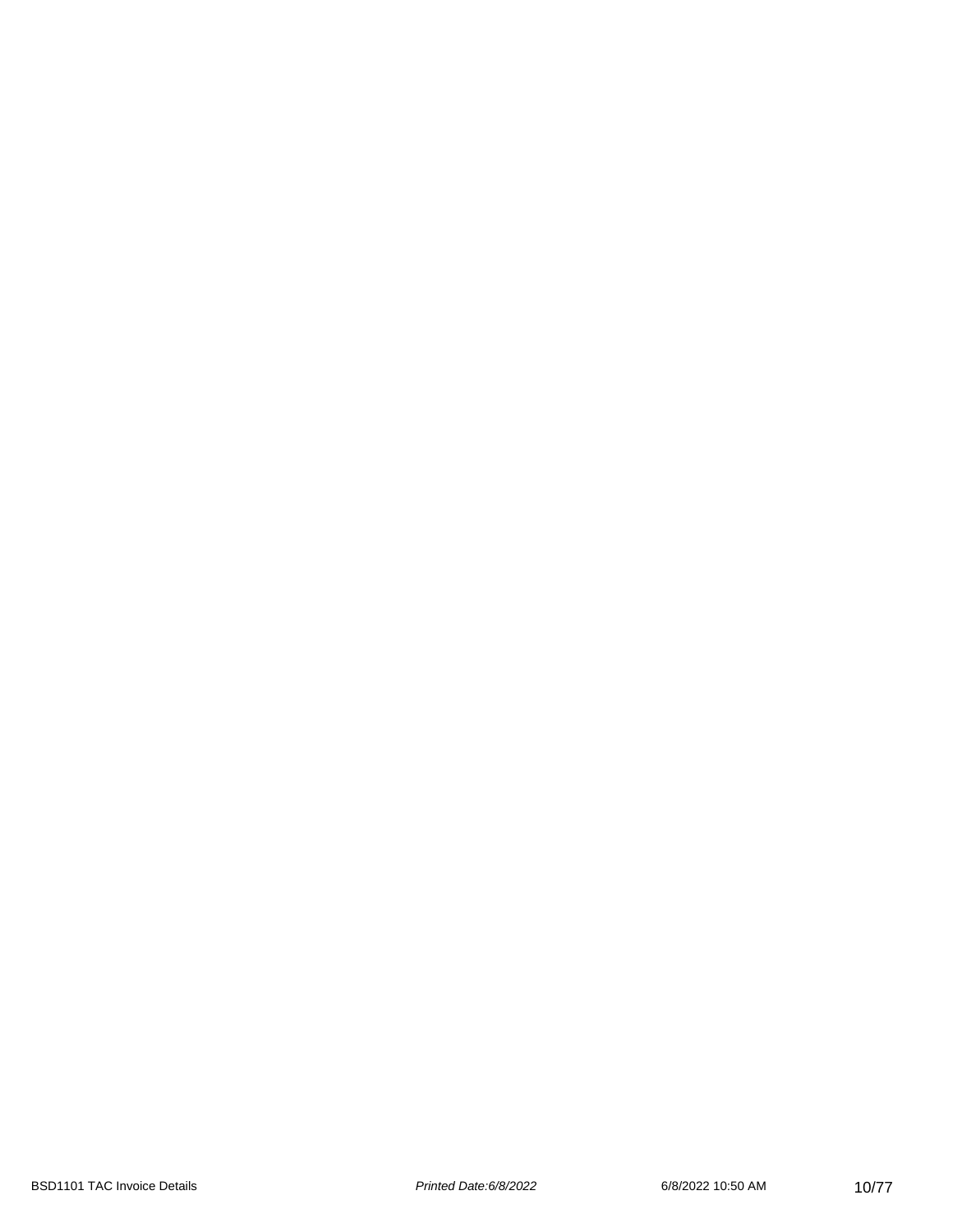

TEXAS ALCOHOLIC<br>BEVERAGE COMMISSION

# **TAC To Be Invoiced Details Applications Approved during May 2022**

**County Bexar - 15**

| License<br>Primary<br>Type<br>(AIMS) | Primary<br><b>Number</b><br>(AIMS) | Licensel License<br>Type<br>(AIMS) | License<br><b>Number</b><br>(AIMS) | License<br><b>Number</b><br>(Legacy) | Validation<br>Number/<br>Local Ref Id/<br><b>Registry Number</b> | \$ State Fee | Chargel | \$ Sur-   \$ Late<br>Feel | \$5%<br>County<br><b>Refund</b> | \$ Total<br><b>Amount</b> |
|--------------------------------------|------------------------------------|------------------------------------|------------------------------------|--------------------------------------|------------------------------------------------------------------|--------------|---------|---------------------------|---------------------------------|---------------------------|
|                                      |                                    | <b>BE</b>                          | 200051870                          |                                      | 458AlcpUZwSI3CF                                                  | 1.045.00     |         |                           | 55.00                           | 1,100.00                  |
| <b>BG</b>                            | 100103379                          | <b>BP</b>                          | 150000434                          | BG317667                             | 458AlhINSDn29QB                                                  | 1,045.00     |         |                           | 55.00                           | 1,100.00                  |
| <b>BG</b>                            | 104759592                          | <b>BP</b>                          | 150000081                          | BG944345                             | 458AISbNorzW9uT                                                  | 1.045.00     |         |                           | 55.00                           | 1,100.00                  |
|                                      |                                    | <b>BE</b>                          | 200057399                          |                                      | 458Alt3Mjv443ed                                                  | 1,045.00     |         |                           | 55.00                           | 1,100.00                  |
|                                      |                                    | <b>BF</b>                          | 100010363                          | BF182014                             | 458AlzGZkFRbfBn                                                  | 1,045.00     |         |                           | 55.00                           | 1,100.00                  |
|                                      |                                    |                                    | <b>Total</b>                       |                                      |                                                                  | 5,225.00     |         |                           | 275.00                          | 5,500.00                  |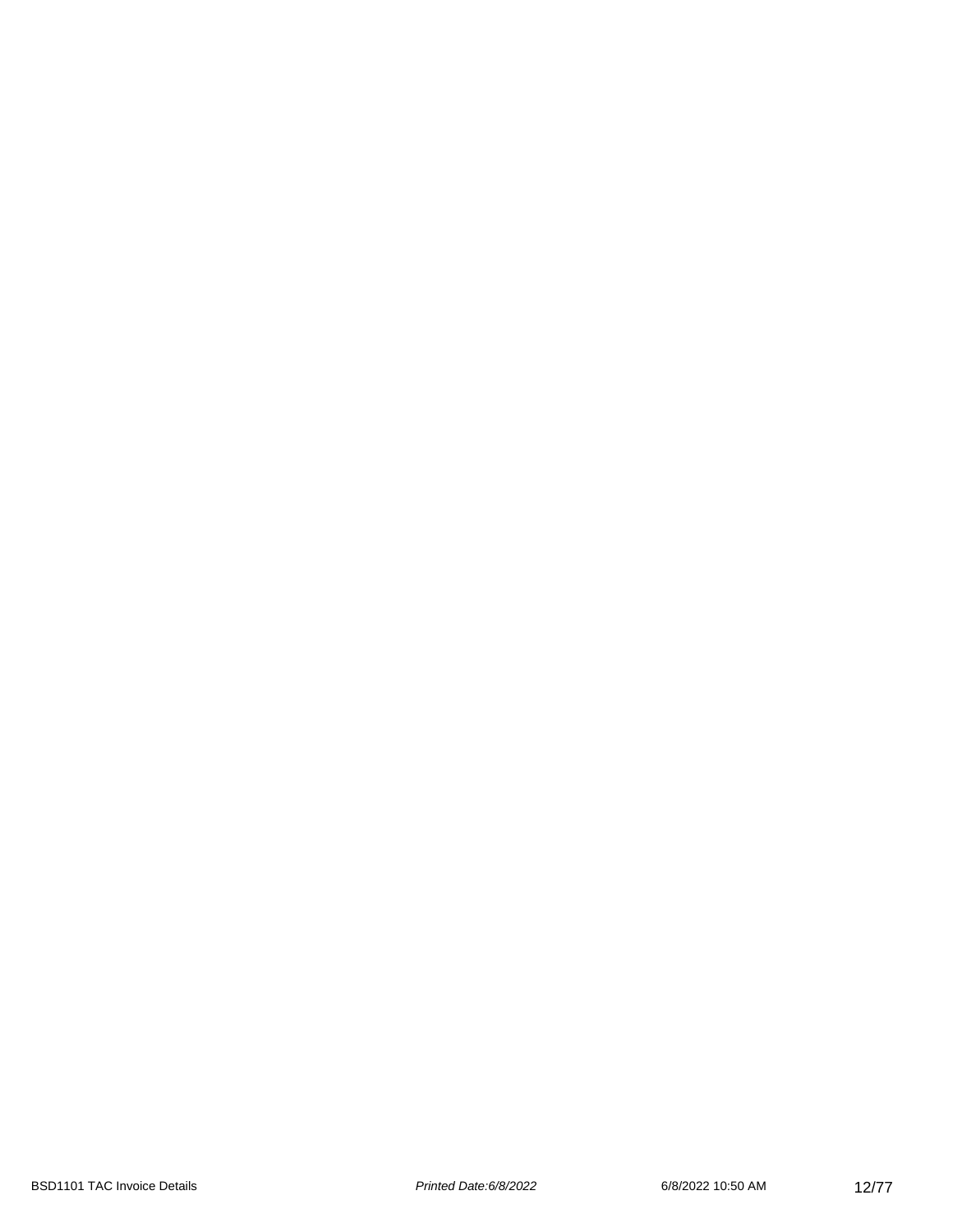

**County Blanco - 16**

| License<br>Primary<br>Type<br>(AIMS) | <b>Primary</b><br><b>Number</b><br>(AIMS) | Licensel License I<br>Type<br>(AIMS) | License<br><b>Number</b><br>(AIMS) | License<br><b>Number</b><br>(Legacy) | <b>Validation</b><br>Number/<br>Local Ref Id/<br><b>Registry Number</b> | \$ State Feel | Charge | \$ Sur-1 \$ Late | \$5%<br><b>Feel County</b><br>Refund | \$ Total<br>Amount |
|--------------------------------------|-------------------------------------------|--------------------------------------|------------------------------------|--------------------------------------|-------------------------------------------------------------------------|---------------|--------|------------------|--------------------------------------|--------------------|
|                                      |                                           | <b>BW</b>                            | 100125389                          | BW449169                             | 458AIPdnbmcHZy2                                                         | 2,850.00      |        |                  | 150.00                               | 3,000.00           |
|                                      |                                           |                                      | Total                              |                                      |                                                                         | 2,850.00      |        |                  | 150.00                               | 3,000.00           |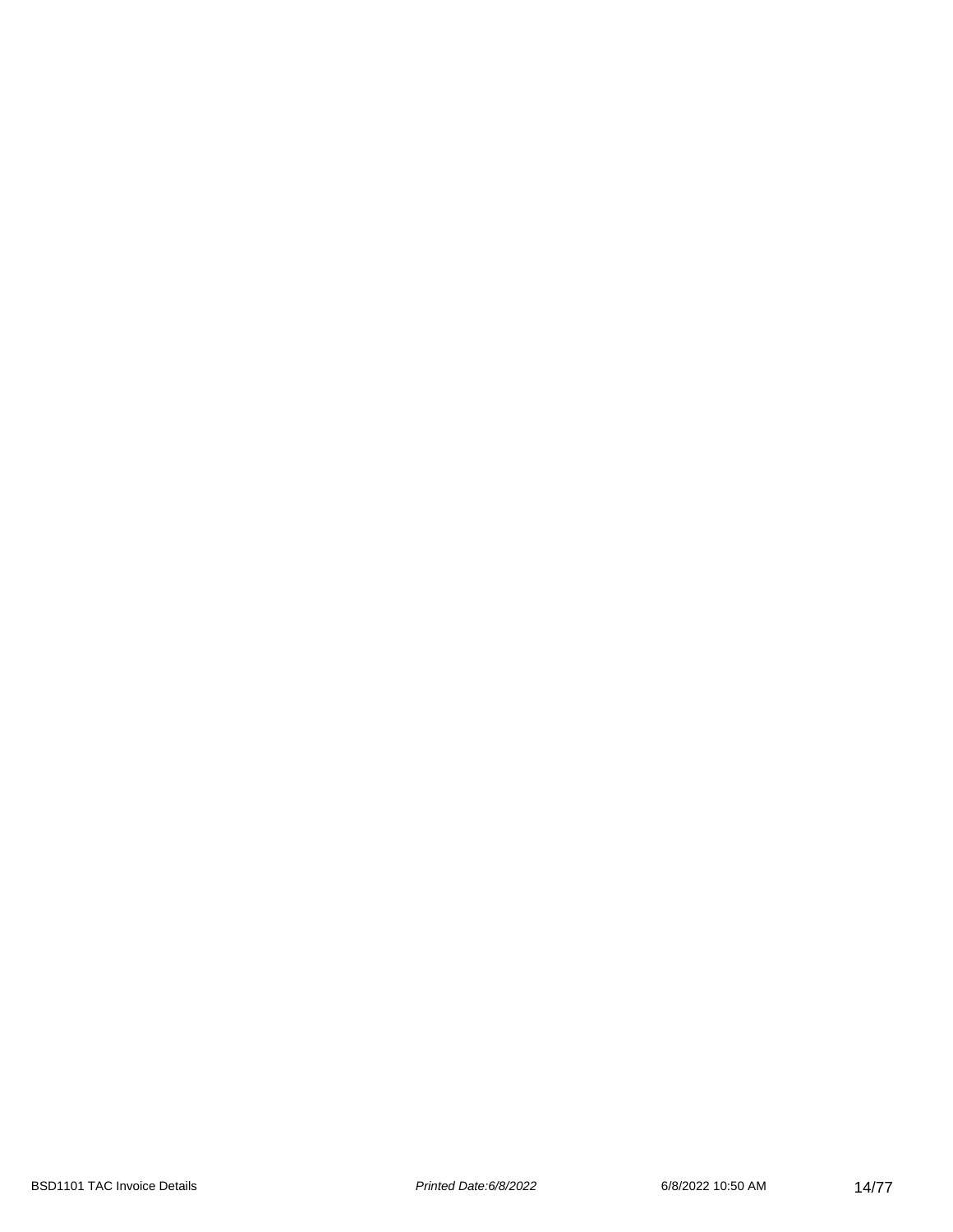

**County Brazoria - 20**

| License<br>Primary<br>Type<br>(AIMS) | <b>Primary</b><br><b>Number</b><br>(AIMS) | Licensel License I<br>Type<br>(AIMS) | License<br><b>Number</b><br>(AIMS) | License<br><b>Number</b><br>(Legacy) | <b>Validation</b><br>Number/<br>Local Ref Id/<br><b>Registry Number</b> | \$ State Feel | Charge | \$ Sur-1 \$ Late | \$5%<br><b>Feel County</b><br>Refund | \$ Total<br><b>Amount</b> |
|--------------------------------------|-------------------------------------------|--------------------------------------|------------------------------------|--------------------------------------|-------------------------------------------------------------------------|---------------|--------|------------------|--------------------------------------|---------------------------|
|                                      |                                           | <b>BE</b>                            | 100012703                          | BE202036                             | 458AIOsJPyGBCiW                                                         | 1.045.00      |        |                  | 55.00                                | 1,100.00                  |
|                                      |                                           | <b>BE</b>                            | 102420428                          | BE749041                             | 458AlvPnwatGXR7                                                         | 1.045.00      |        |                  | 55.00                                | 1,100.00                  |
|                                      |                                           |                                      | Total                              |                                      |                                                                         | 2,090.00      |        |                  | 110.00                               | 2,200.00                  |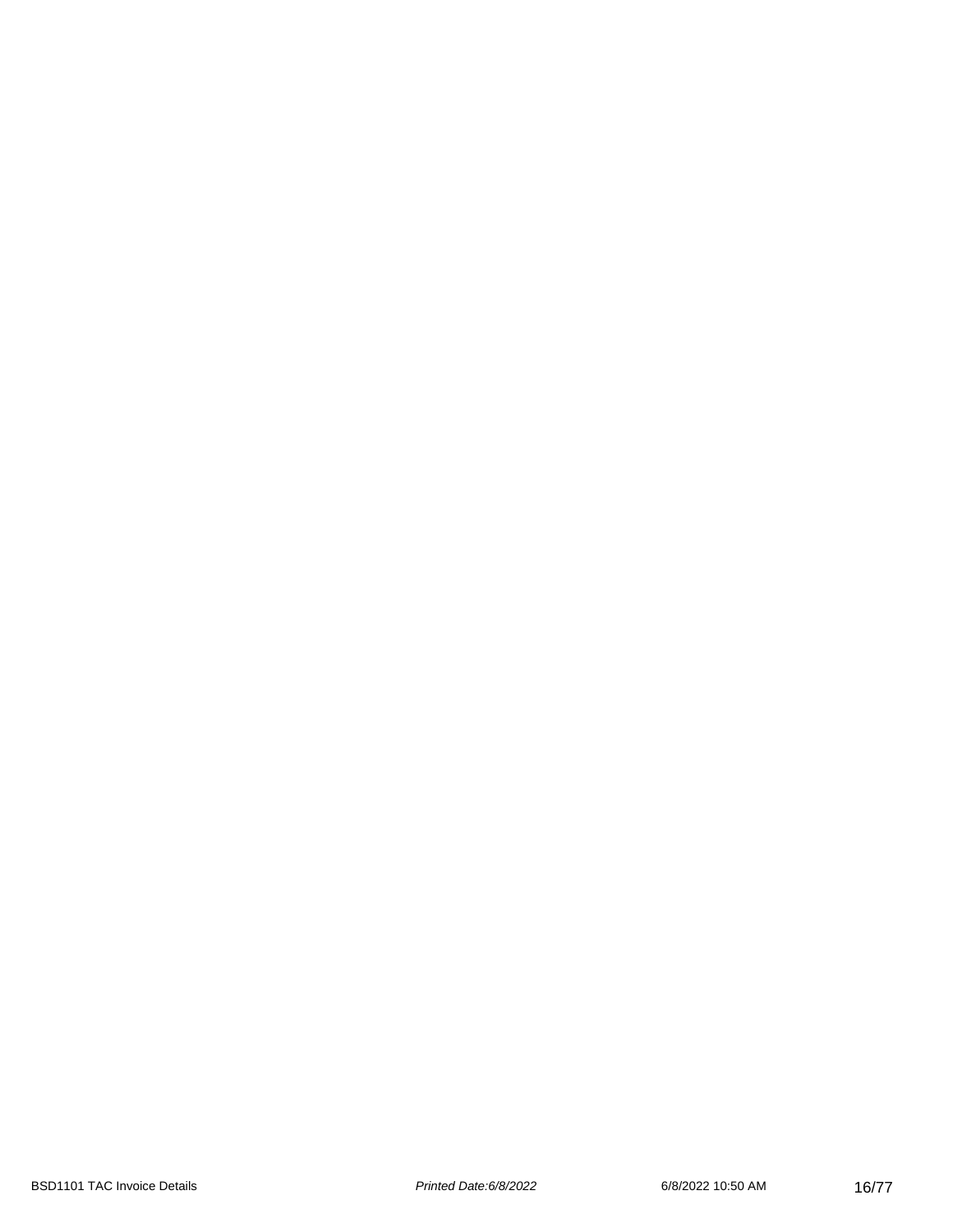

# TEXAS ALCOHOLIC<br>BEVERAGE COMMISSION

# **TAC To Be Invoiced Details Applications Approved during May 2022**

**County Cameron - 31**

| License<br><b>Primary</b><br>Type<br>(AIMS) | <b>Primary</b><br><b>Number</b><br>(AIMS) | Licensel License I<br>Type<br>(AIMS) | License<br><b>Number</b><br>(AIMS) | License<br><b>Number</b><br>(Legacy) | <b>Validation</b><br>Number/<br>Local Ref Id/<br><b>Registry Number</b> | \$ State Fee | <b>Charge</b> | \$ Sur-1 \$ Late<br>Feel | \$5%<br>County<br>Refund | \$Total<br><b>Amount</b> |
|---------------------------------------------|-------------------------------------------|--------------------------------------|------------------------------------|--------------------------------------|-------------------------------------------------------------------------|--------------|---------------|--------------------------|--------------------------|--------------------------|
|                                             |                                           | <b>BF</b>                            | 100109612                          | BF168475                             | 458AICX9Zf0ttFF                                                         | 1.045.00     |               |                          | 55.00                    | 1,100.00                 |
|                                             |                                           | <b>BE</b>                            | 100004928                          | BE297893                             | 458AIGpOTwrM9tJ                                                         | 1.045.00     |               |                          | 55.00                    | 1,100.00                 |
|                                             |                                           | <b>BF</b>                            | 200052033                          |                                      | 458AIXillKGdwjm                                                         | 1,045.00     |               |                          | 55.00                    | 1,100.00                 |
|                                             |                                           |                                      | Total                              |                                      |                                                                         | 3,135.00     |               |                          | 165.00                   | 3,300.00                 |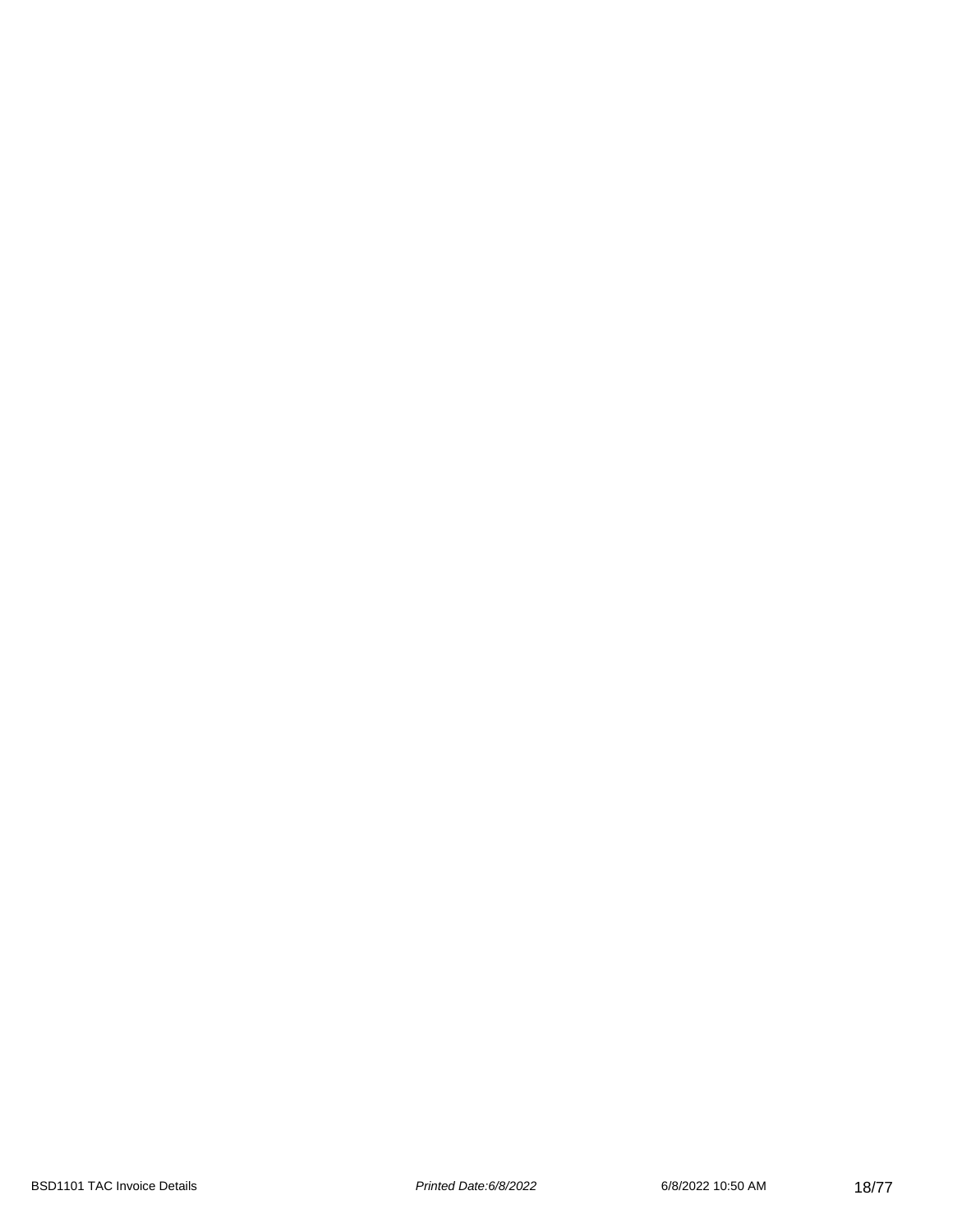

**County Comal - 46**

| License<br>Primary<br>Type<br>(AIMS) | <b>Primary</b><br><b>Number</b><br>(AIMS) | <b>Licensel License I</b><br>Type<br>(AIMS) | Licensel<br><b>Number</b><br>(AIMS) | License<br><b>Number</b><br>(Legacy) | <b>Validation</b><br>Number/<br>Local Ref Id/<br><b>Registry Number</b> | \$ State Feel | Charge | \$ Sur-1 \$ Late | \$5%<br><b>Feel County</b><br>Refund | \$ Total<br><b>Amount</b> |
|--------------------------------------|-------------------------------------------|---------------------------------------------|-------------------------------------|--------------------------------------|-------------------------------------------------------------------------|---------------|--------|------------------|--------------------------------------|---------------------------|
| <b>MB</b>                            | 200058350                                 | <b>BP</b>                                   | 200060958                           |                                      | 458AI1Q5hzOL2qJ                                                         | 1.045.00      |        |                  | 55.00                                | 1,100.00                  |
|                                      |                                           |                                             | Total                               |                                      |                                                                         | 1.045.00      |        |                  | 55.00                                | 1,100.00                  |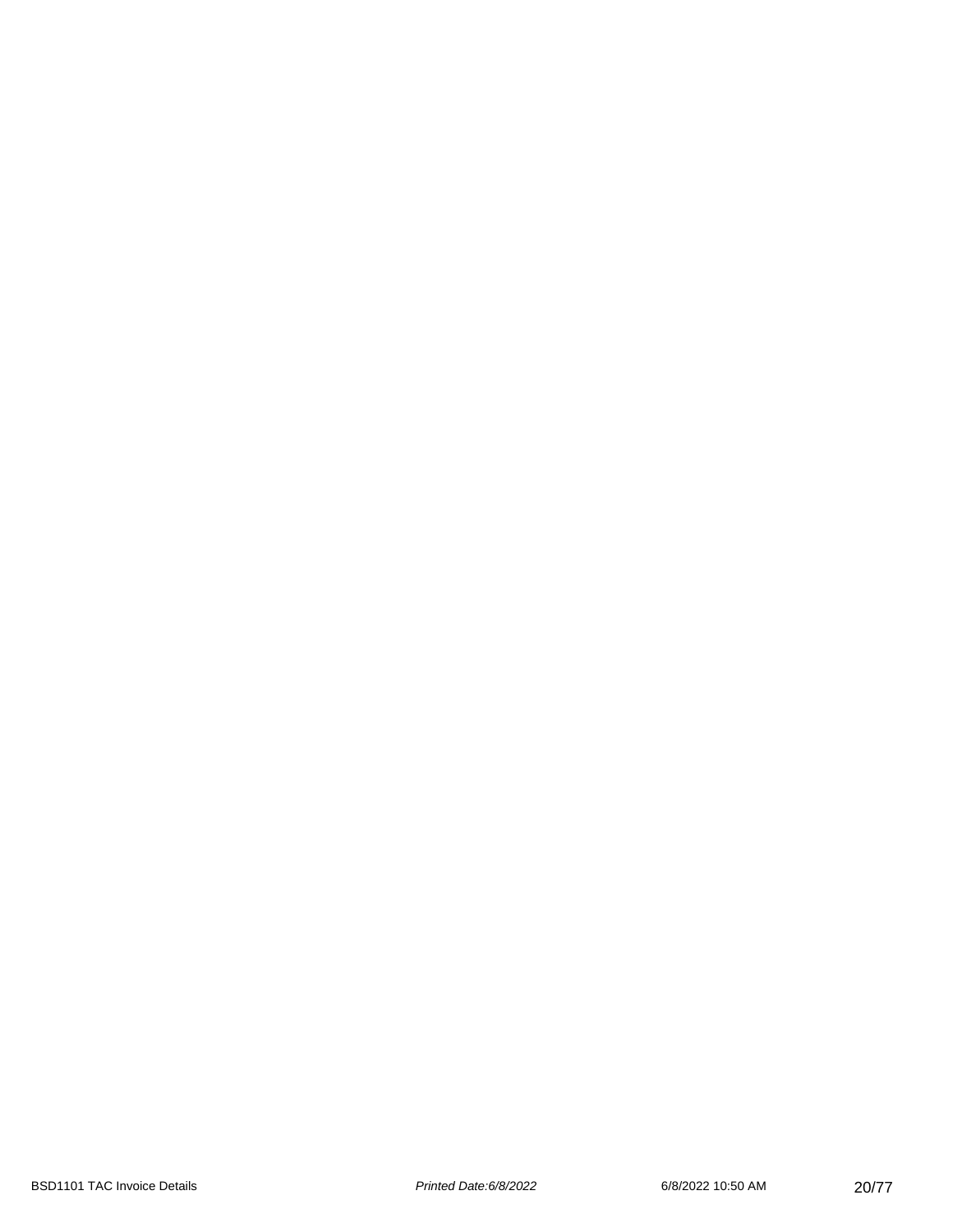

#### **TAC To Be Invoiced Details Applications Approved during May 2022 County Dallas - 57**

| License<br>Primary<br>Type<br>(AIMS) | <b>Primary</b><br><b>Number</b><br>(AIMS) | License License<br><b>Type</b><br>(AIMS) | License<br><b>Number</b><br>(AIMS) | License<br><b>Number</b><br>(Legacy) | Validation<br>Number/<br>Local Ref Id/<br><b>Registry Number</b> | \$ State Fee | \$ Sur-<br><b>Charge</b> | \$ Late<br>Feel | \$5%<br>County<br>Refund | \$ Total<br>Amount |
|--------------------------------------|-------------------------------------------|------------------------------------------|------------------------------------|--------------------------------------|------------------------------------------------------------------|--------------|--------------------------|-----------------|--------------------------|--------------------|
|                                      |                                           | <b>BE</b>                                | 200059725                          |                                      | 458AI35gYEMwAMT                                                  | 1.045.00     |                          |                 | 55.00                    | 1,100.00           |
| <b>BG</b>                            | 200035477                                 | <b>BP</b>                                | 200060930                          |                                      | 458AIB6ETEvcynK                                                  | 1,045.00     |                          |                 | 55.00                    | 1,100.00           |
|                                      |                                           | <b>BE</b>                                | 102410525                          | BE747395                             | 458AllgxLfQJg31                                                  | 1.045.00     |                          |                 | 55.00                    | 1,100.00           |
| <b>BB</b>                            | 103852254                                 | <b>BC</b>                                | 200052749                          |                                      | 458AIrxpLiukJil                                                  | 1,425.00     |                          |                 | 75.00                    | 1,500.00           |
|                                      |                                           | <b>BW</b>                                | 103136382                          | BW805707                             | 458AlvsefMq0Vdq                                                  | 2,850.00     |                          | 100.00          | 150.00                   | 3,100.00           |
| <b>BW</b>                            | 103136382                                 | SD                                       | 150000268                          | BW805707                             | 458AlvsefMq0Vdq                                                  | 1,140.00     |                          | 100.00          | 60.00                    | 1,300.00           |
|                                      |                                           |                                          | <b>Total</b>                       |                                      |                                                                  | 8,550.00     |                          | 200.00          | 450.00                   | 9,200.00           |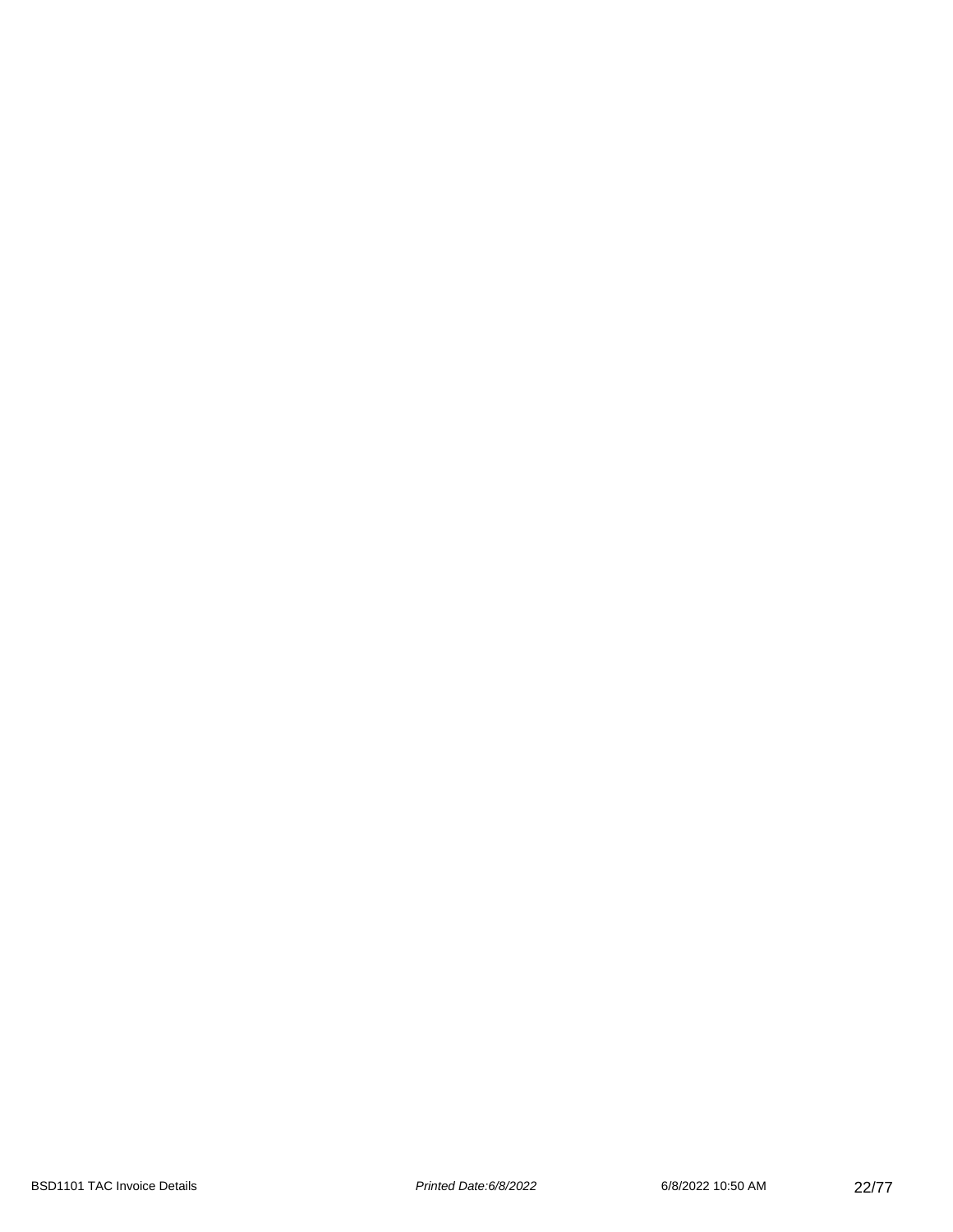

TEXAS ALCOHOLIC<br>BEVERAGE COMMISSION

# **TAC To Be Invoiced Details Applications Approved during May 2022**

**County El Paso - 71**

| License<br><b>Primary</b><br>Type<br>(AIMS) | <b>Primary</b><br><b>Number</b><br>(AIMS) | Licensel License I<br>Type<br>(AIMS) | License<br><b>Number</b><br>(AIMS) | License<br><b>Number</b><br>(Legacy) | Validation<br>Number/<br>Local Ref Id/<br><b>Registry Number</b> | \$ State Fee | <b>Charge</b> | \$ Sur-   \$ Late<br>Feel | \$5%<br>County<br><b>Refund</b> | \$ Total<br>Amount |
|---------------------------------------------|-------------------------------------------|--------------------------------------|------------------------------------|--------------------------------------|------------------------------------------------------------------|--------------|---------------|---------------------------|---------------------------------|--------------------|
|                                             |                                           | <b>BE</b>                            | 100027925                          | BE473238                             | 458AI6JO1tXd7tQ                                                  | 1,045.00     |               |                           | 55.00                           | 1,100.00           |
|                                             |                                           | <b>BE</b>                            | 200054454                          |                                      | 458AlpNLvvbH3WJ                                                  | 1.045.00     |               |                           | 55.00                           | 1,100.00           |
|                                             |                                           | <b>BE</b>                            | 200051201                          |                                      | 458AlrWDNKihPfX                                                  | 1.045.00     |               |                           | 55.00                           | 1,100.00           |
|                                             |                                           | <b>BE</b>                            | 100028466                          | BE245392                             | 458AIwXMAiD9f7I                                                  | 1.045.00     |               |                           | 55.00                           | 1,100.00           |
|                                             |                                           |                                      | Total                              |                                      |                                                                  | 4,180.00     |               |                           | 220.00                          | 4,400.00           |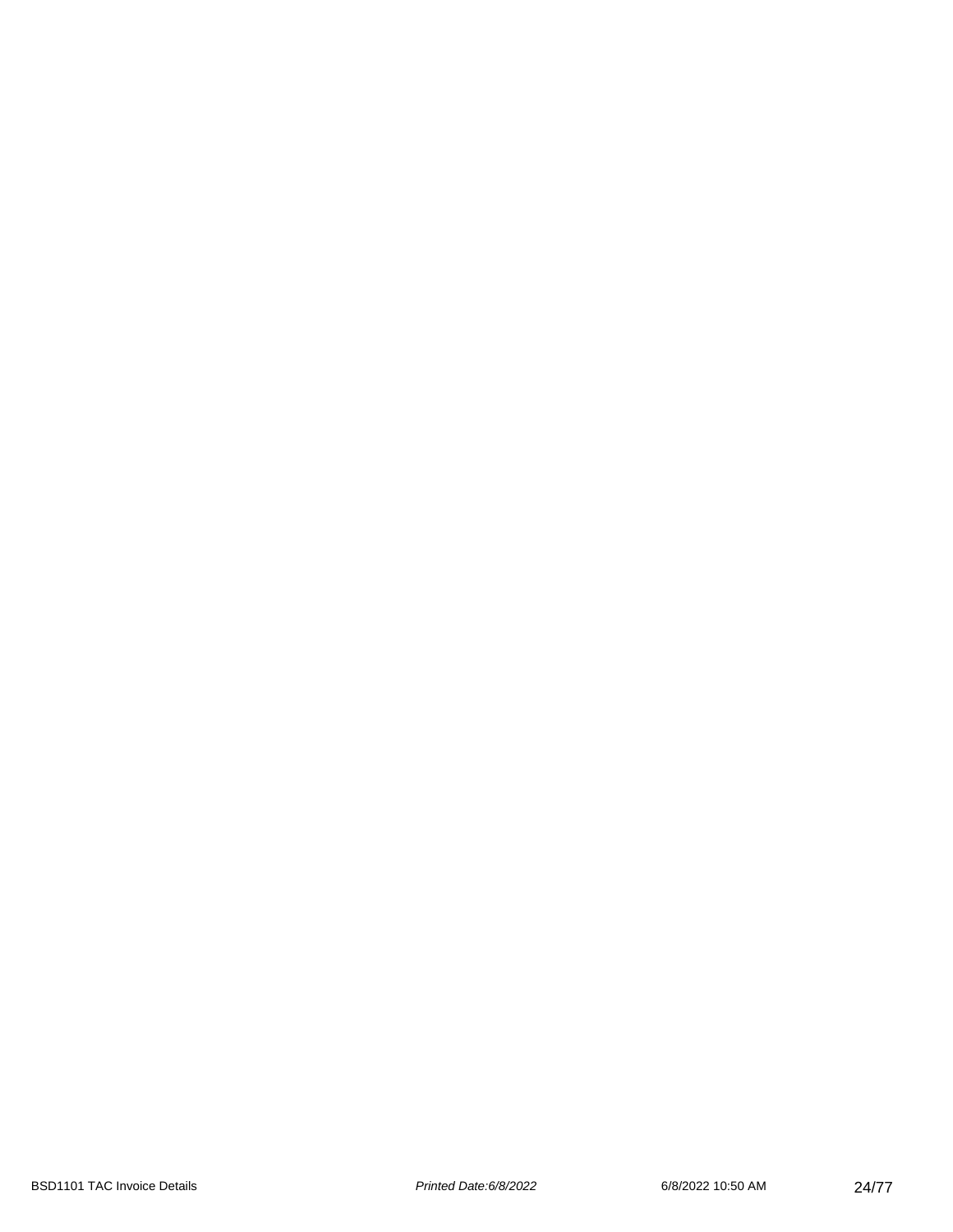

**County Fayette - 75**

| License<br>Primary<br>Type<br>(AIMS) | <b>Primary</b><br><b>Number</b><br>(AIMS) | License   License  <br>Type<br>(AIMS) | License<br><b>Number</b><br>(AIMS) | License<br><b>Number</b><br>(Legacy) | <b>Validation</b><br>Number/<br>Local Ref Id/<br><b>Registry Number</b> | \$ State Feel | Charge | \$ Sur-1 \$ Late | \$5%<br><b>Feel County</b><br>Refund | \$ Total<br><b>Amount</b> |
|--------------------------------------|-------------------------------------------|---------------------------------------|------------------------------------|--------------------------------------|-------------------------------------------------------------------------|---------------|--------|------------------|--------------------------------------|---------------------------|
|                                      |                                           | BE                                    | 200053512                          |                                      | 458Al2jJBpPTMuA                                                         | 1.045.00      |        |                  | 55.00                                | 1,100.00                  |
| Total                                |                                           |                                       |                                    |                                      |                                                                         | 1.045.00      |        |                  | 55.00                                | 1,100.00                  |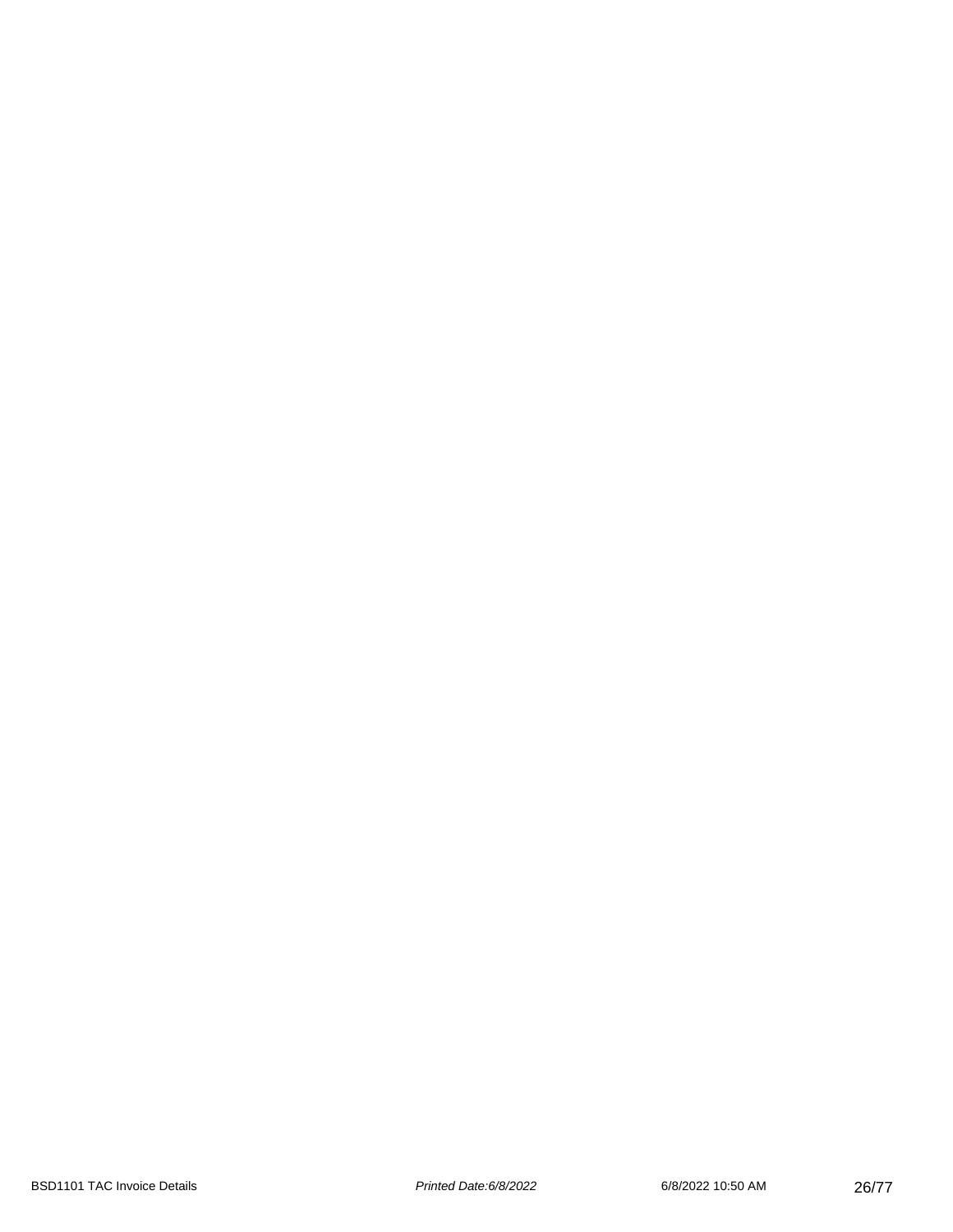

**County Galveston - 84**

| License<br><b>Primary</b><br>Type<br>(AIMS) | <b>Primary</b><br><b>Number</b><br>(AIMS) | <b>Licensel License I</b><br>Type<br>(AIMS) | Licensel<br><b>Number</b><br>(AIMS) | License<br><b>Number</b><br>(Legacy) | <b>Validation</b><br>Number/<br>Local Ref Id/<br><b>Registry Number</b> | \$ State Feel | Charge   | \$ Sur-1 \$ Late | \$5%<br><b>Feel County</b><br>Refund | \$ Total<br><b>Amount</b> |
|---------------------------------------------|-------------------------------------------|---------------------------------------------|-------------------------------------|--------------------------------------|-------------------------------------------------------------------------|---------------|----------|------------------|--------------------------------------|---------------------------|
| BB                                          | 100169648                                 | <b>BC</b>                                   | 104644753                           | BC932078                             | 458AlfDgRN9BgX7                                                         | 1.425.00      |          | 100.00           | 75.00                                | 1,600.00                  |
| Total                                       |                                           |                                             |                                     |                                      |                                                                         |               | 1.425.00 | 100.00           | 75.00                                | 1,600.00                  |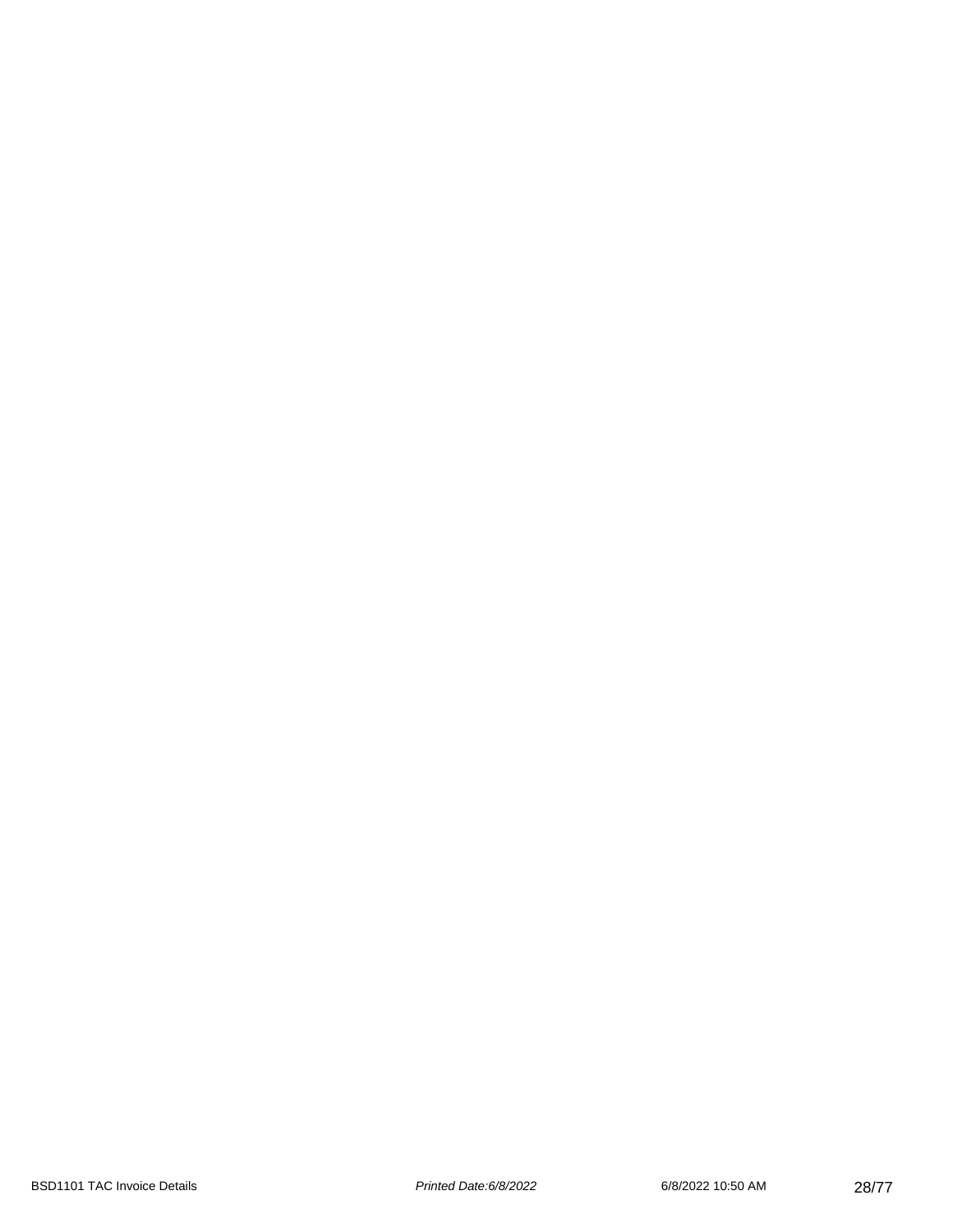

**County Gillespie - 86**

| License<br>Primary<br>Type<br>(AIMS) | <b>Primary</b><br><b>Number</b><br>(AIMS) | License   License  <br>Type<br>(AIMS) | License<br><b>Number</b><br>(AIMS) | License<br><b>Number</b><br>(Legacy) | <b>Validation</b><br>Number/<br>Local Ref Id/<br><b>Registry Number</b> | \$ State Feel | Charge | \$ Sur-1 \$ Late | \$5%<br><b>Feel County</b><br>Refund | \$ Total<br><b>Amount</b> |
|--------------------------------------|-------------------------------------------|---------------------------------------|------------------------------------|--------------------------------------|-------------------------------------------------------------------------|---------------|--------|------------------|--------------------------------------|---------------------------|
|                                      |                                           | <b>BW</b>                             | 200044699                          |                                      | 458AljCexknPu4N                                                         | 2,850.00      |        |                  | 150.00                               | 3,000.00                  |
| Total                                |                                           |                                       |                                    |                                      |                                                                         | 2,850.00      |        |                  | 150.00                               | 3,000.00                  |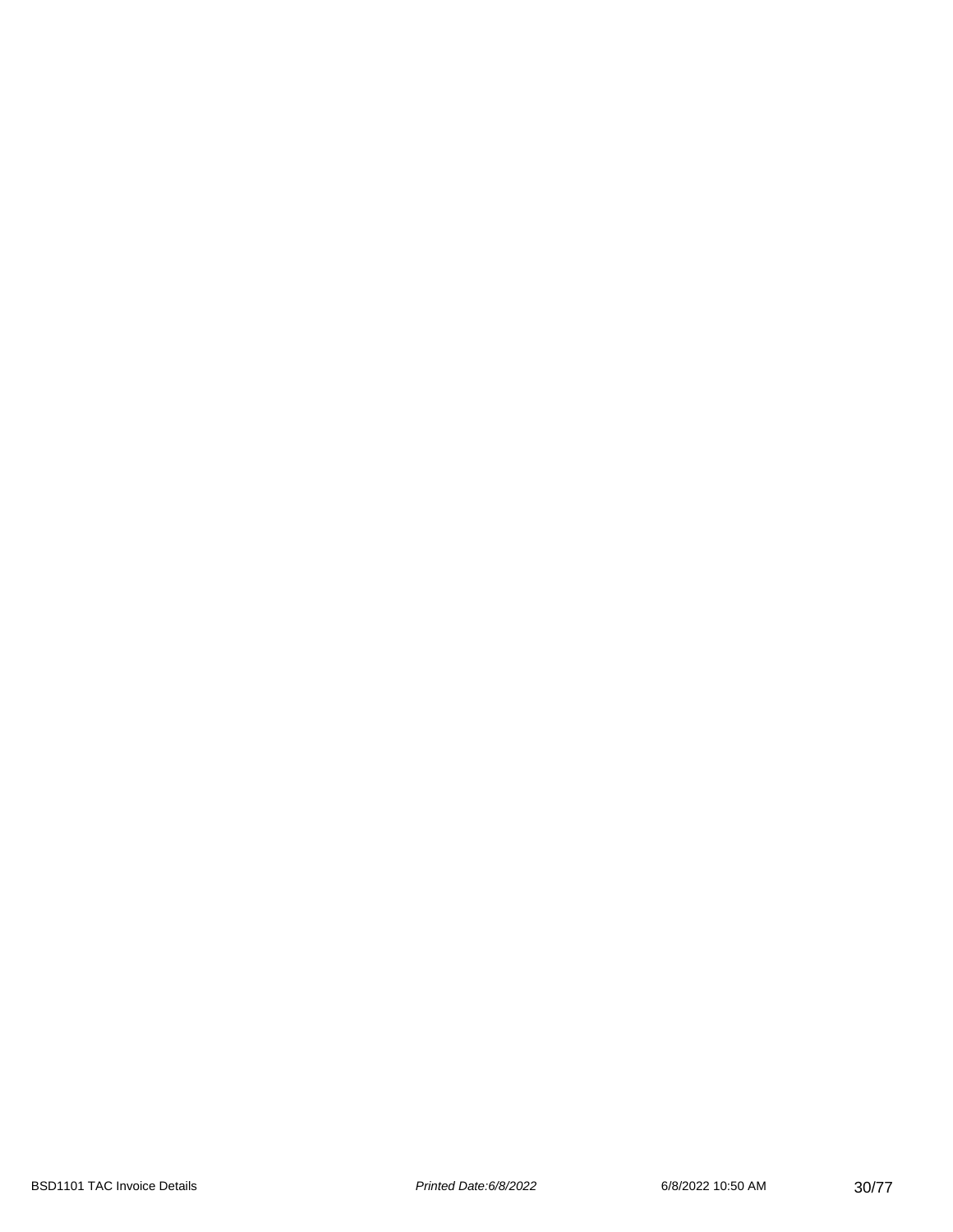

**County Guadalupe - 94**

| License<br>Primary<br>Type<br>(AIMS) | <b>Primary</b><br><b>Number</b><br>(AIMS) | <b>License   License</b><br>Type<br>(AIMS) | License<br><b>Number</b><br>(AIMS) | License<br><b>Number</b><br>(Legacy) | <b>Validation</b><br>Number/<br>Local Ref Id/<br><b>Registry Number</b> | \$ State Feel | Charge   | \$ Sur-1 \$ Late | \$5%<br><b>Feel County</b><br>Refund | \$ Total<br><b>Amount</b> |
|--------------------------------------|-------------------------------------------|--------------------------------------------|------------------------------------|--------------------------------------|-------------------------------------------------------------------------|---------------|----------|------------------|--------------------------------------|---------------------------|
|                                      |                                           | <b>BE</b>                                  | 100094521                          | BE161332                             | 458AInODLvk1reo                                                         | 1.045.00      |          |                  | 55.00                                | 1,100.00                  |
| Total                                |                                           |                                            |                                    |                                      |                                                                         |               | 1.045.00 |                  | 55.00                                | 1,100.00                  |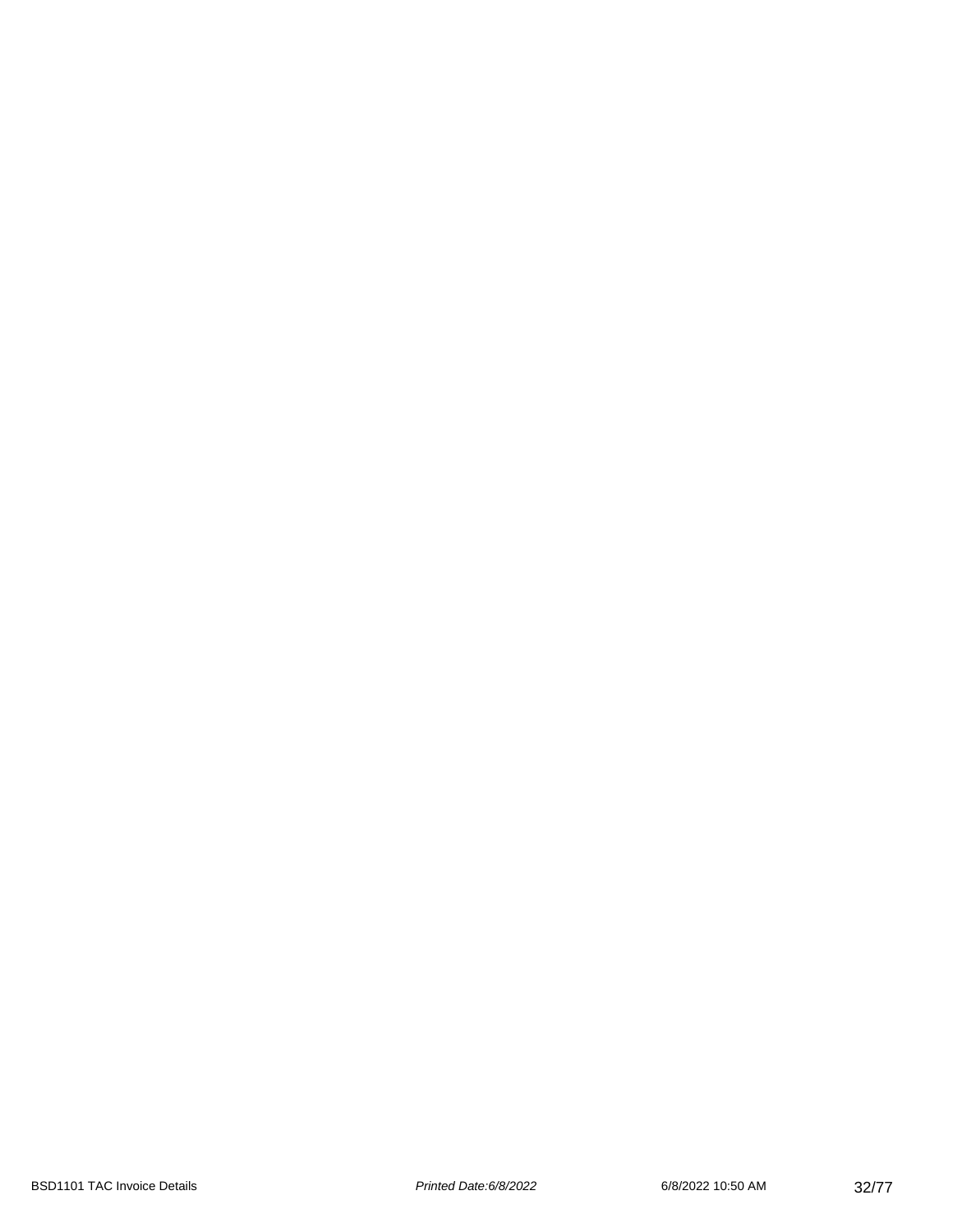

**County Harris - 101**

| License<br>Primary<br>Type<br>(AIMS) | <b>Primary</b><br>Number<br>(AIMS) | Licensel License<br><b>Type</b><br>(AIMS) | Licensel<br><b>Number</b><br>(AIMS) | License<br><b>Number</b><br>(Legacy) | <b>Validation</b><br>Number/<br>Local Ref Id/<br><b>Registry Number</b> | \$ State Fee | \$ Sur-I<br><b>Charge</b> | \$ Late<br>Feel | \$5%<br>County<br>Refund | \$ Total<br>Amount |
|--------------------------------------|------------------------------------|-------------------------------------------|-------------------------------------|--------------------------------------|-------------------------------------------------------------------------|--------------|---------------------------|-----------------|--------------------------|--------------------|
|                                      |                                    | <b>BW</b>                                 | 105556673                           | BW1008239                            | 458AI47Jj2wKZyk                                                         | 2,850.00     |                           |                 | 150.00                   | 3,000.00           |
| <b>BW</b>                            | 105556673                          | <b>SD</b>                                 | 150001149                           | BW1008239                            | 458AI47Jj2wKZyk                                                         | 1,140.00     |                           |                 | 60.00                    | 1,200.00           |
| <b>BG</b>                            | 103941356                          | <b>BP</b>                                 | 150000012                           | BG872651                             | 458AI97NDOqCcOr                                                         | 1,045.00     |                           |                 | 55.00                    | 1,100.00           |
|                                      |                                    | <b>BE</b>                                 | 103152218                           | BE806267                             | 458AI9PaO3wErDC                                                         | 1,045.00     |                           |                 | 55.00                    | 1,100.00           |
|                                      |                                    | <b>BE</b>                                 | 200056170                           |                                      | 458AIGQOUfzoDnL                                                         | 1,045.00     |                           |                 | 55.00                    | 1,100.00           |
|                                      |                                    | <b>BE</b>                                 | 100045356                           | BE472012                             | 458AIGz7DSloitk                                                         | 1,045.00     |                           |                 | 55.00                    | 1,100.00           |
| <b>BG</b>                            | 105631109                          | <b>BP</b>                                 | 150000480                           | BG1013715                            | 458AljCdAuJzGJr                                                         | 1,045.00     |                           |                 | 55.00                    | 1,100.00           |
|                                      |                                    | <b>BB</b>                                 | 100169648                           | BB430438                             | 458Alk0qA3clttV                                                         | 3,325.00     |                           |                 | 175.00                   | 3,500.00           |
|                                      |                                    | <b>BF</b>                                 | 105659898                           | BF1014087                            | 458AIMXHpJRkaxp                                                         | 1,045.00     |                           |                 | 55.00                    | 1,100.00           |
|                                      |                                    | <b>BE</b>                                 | 200059758                           |                                      | 458AlolxQoxZxPD                                                         | 1,045.00     |                           |                 | 55.00                    | 1,100.00           |
|                                      |                                    | <b>BE</b>                                 | 200059785                           |                                      | 458AIQLTNMOxId3                                                         | 1,045.00     |                           |                 | 55.00                    | 1,100.00           |
| <b>Total</b>                         |                                    |                                           |                                     |                                      |                                                                         |              |                           |                 | 825.00                   | 16,500.00          |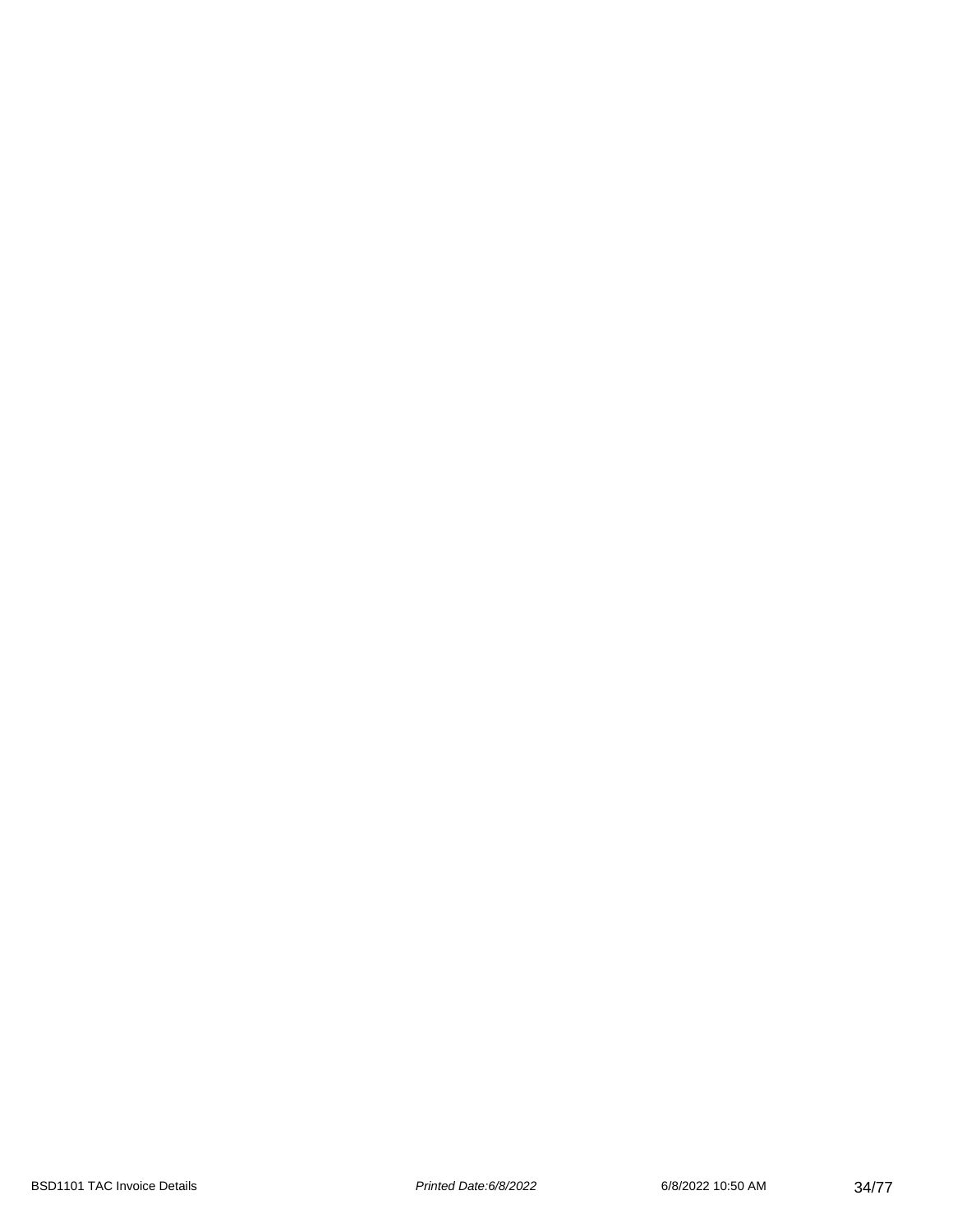

**County Harrison - 102**

| License<br>Primary<br>Type<br>(AIMS) | <b>Primary</b><br><b>Number</b><br>(AIMS) | License   License  <br>Type<br>(AIMS) | License<br><b>Number</b><br>(AIMS) | License<br><b>Number</b><br>(Legacy) | <b>Validation</b><br>Number/<br>Local Ref Id/<br><b>Registry Number</b> | \$ State Feel | Charge   | \$ Sur-1 \$ Late | \$5%<br><b>Feel County</b><br>Refund | \$ Total<br><b>Amount</b> |
|--------------------------------------|-------------------------------------------|---------------------------------------|------------------------------------|--------------------------------------|-------------------------------------------------------------------------|---------------|----------|------------------|--------------------------------------|---------------------------|
| <b>BG</b>                            | 200056813                                 | <b>BP</b>                             | 200056814                          |                                      | 800048                                                                  | 1.045.00      |          |                  | 55.00                                | 1,100.00                  |
| Total                                |                                           |                                       |                                    |                                      |                                                                         |               | 1.045.00 |                  | 55.00                                | 1,100.00                  |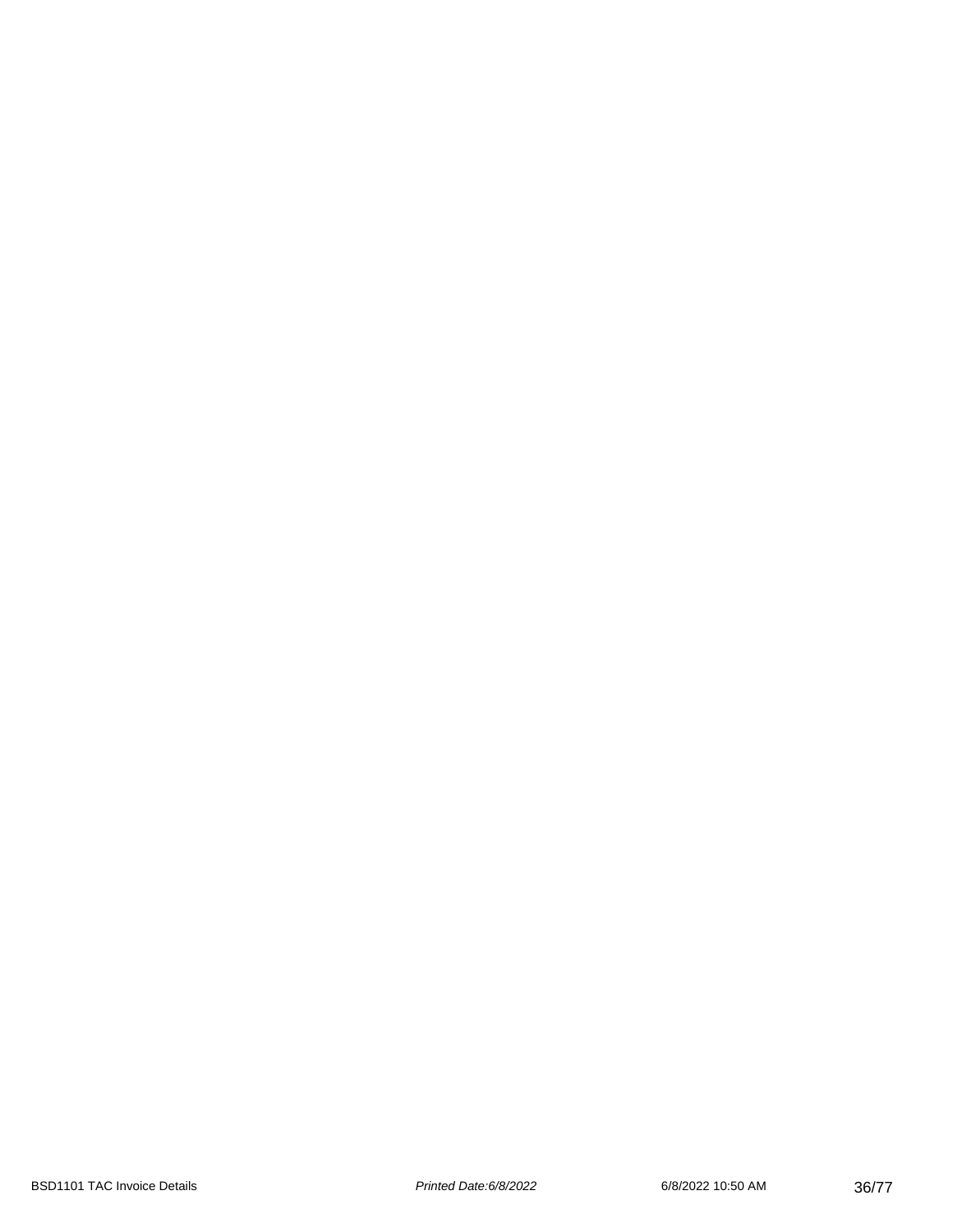

#### **TAC To Be Invoiced Details Applications Approved during May 2022 County Hartley - 103**

**License Primary Type (AIMS) License License Primary Number (AIMS) Type (AIMS) License Number (AIMS) License Number (Legacy) Validation Number/ Local Ref Id/ Registry Number \$ State Fee \$ Sur-Charge \$ Late Fee County \$ 5% Refund \$ Total Amount** BF | 104825928 BF946850 | 458AIkDOyqGN5BD | 1,045.00 | | | | 55.00 | 1,100.00 **Total 1,045.00 55.00 1,100.00**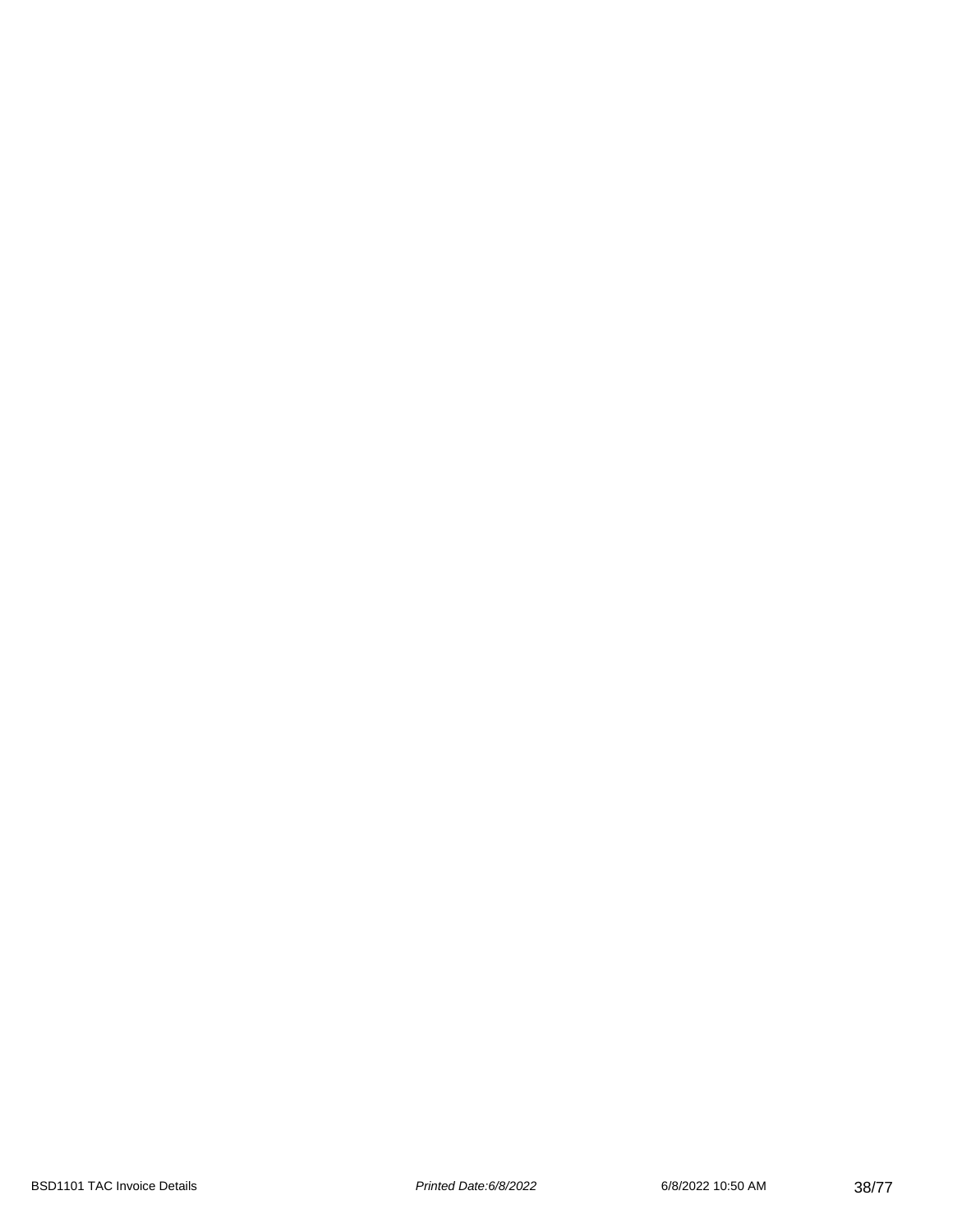

**County Hays - 105**

| License<br>Primary<br>Type<br>(AIMS) | Primary<br><b>Number</b><br>(AIMS) | <b>License I License</b><br>Type<br>(AIMS) | License<br><b>Number</b><br>(AIMS) | License<br><b>Number</b><br>(Legacy) | <b>Validation</b><br>Number/<br>Local Ref Id/<br><b>Registry Number</b> | \$ State Feel | Charge | \$ Sur-1 \$ Late | \$5%<br><b>Feel County</b><br>Refund | \$ Total<br><b>Amount</b> |
|--------------------------------------|------------------------------------|--------------------------------------------|------------------------------------|--------------------------------------|-------------------------------------------------------------------------|---------------|--------|------------------|--------------------------------------|---------------------------|
|                                      |                                    | <b>BW</b>                                  | 200055581                          |                                      | 458AIwPWarnJ12a                                                         | 2,850.00      |        |                  | 150.00                               | 3,000.00                  |
|                                      |                                    |                                            | Total                              |                                      |                                                                         | 2,850.00      |        |                  | 150.00                               | 3,000.00                  |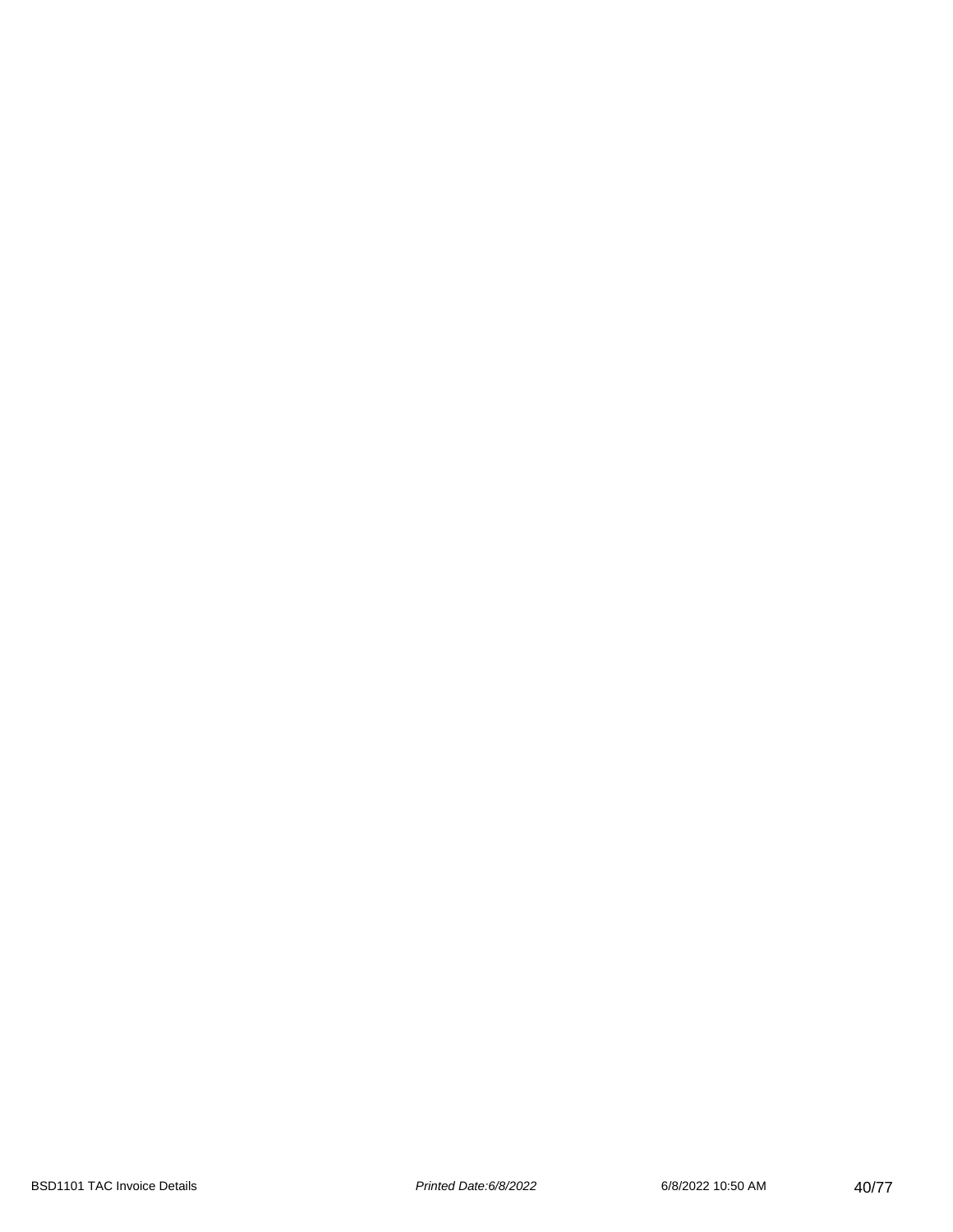

**County Henderson - 107**

| License<br>Primary<br>Type<br>(AIMS) | <b>Primary</b><br><b>Number</b><br>(AIMS) | License License<br>Type<br>(AIMS) | License<br><b>Number</b><br>(AIMS) | License<br><b>Number</b><br>(Legacy) | <b>Validation</b><br>Number/<br>Local Ref Id/<br><b>Registry Number</b> | \$ State Feel | Charge | \$ Sur-1 \$ Late | \$5%<br><b>Feel County</b><br>Refund | \$ Total<br><b>Amount</b> |
|--------------------------------------|-------------------------------------------|-----------------------------------|------------------------------------|--------------------------------------|-------------------------------------------------------------------------|---------------|--------|------------------|--------------------------------------|---------------------------|
|                                      |                                           | <b>BF</b>                         | 103924861                          | BF874490                             | 458AIHAnTKZ9YI8                                                         | 1.045.00      |        |                  | 55.00                                | 1,100.00                  |
|                                      |                                           |                                   | Total                              |                                      |                                                                         | 1.045.00      |        |                  | 55.00                                | 1,100.00                  |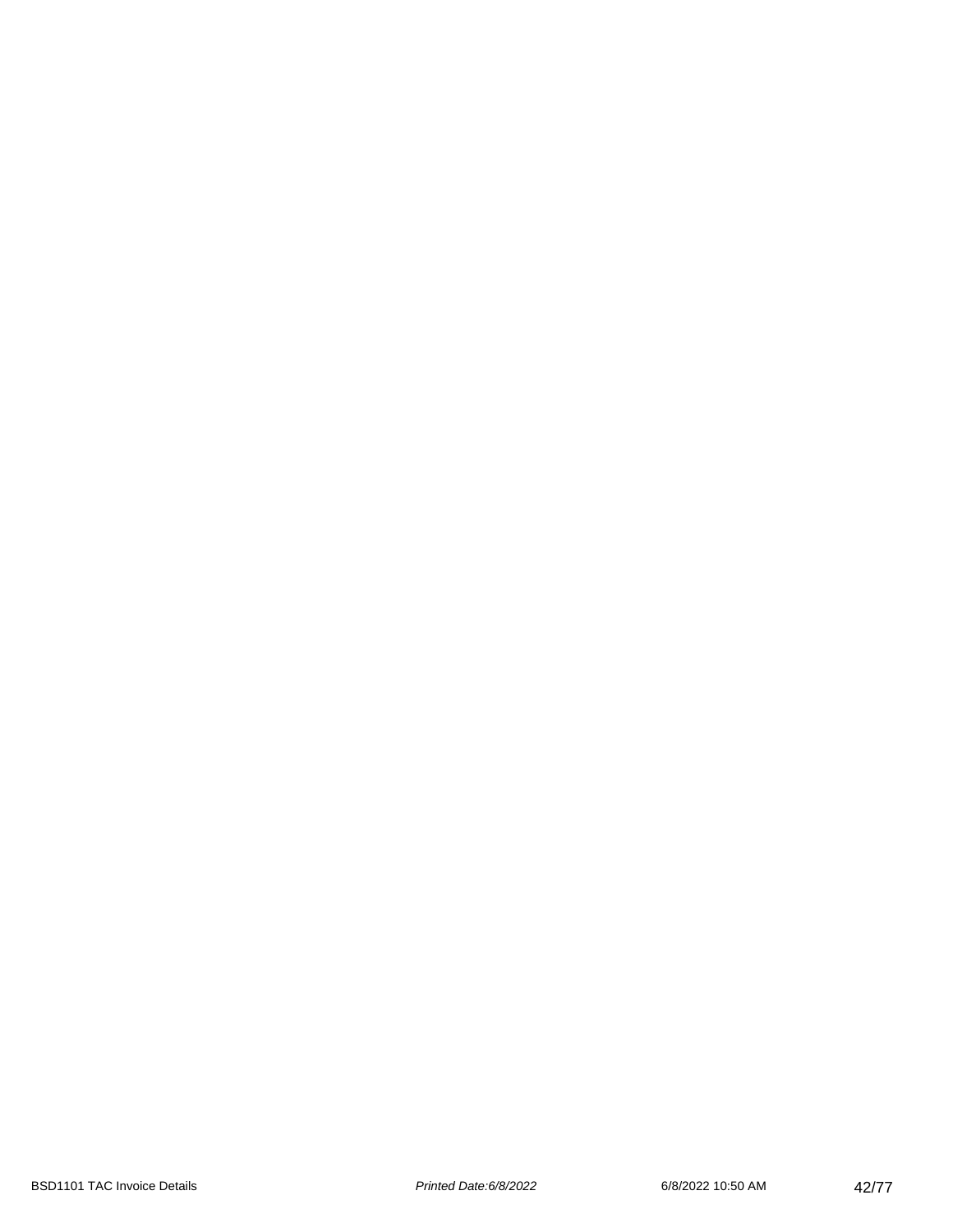

TEXAS ALCOHOLIC<br>BEVERAGE COMMISSION

#### **TAC To Be Invoiced Details Applications Approved during May 2022 County Hidalgo - 108**

| License<br>Primary<br>Type<br>(AIMS) | <b>Primary</b><br>Number<br>(AIMS) | Licensel License I<br>Type<br>(AIMS) | License'<br><b>Number</b><br>(AIMS) | License<br><b>Number</b><br>(Legacy) | Validation<br>Number/<br>Local Ref Id/<br><b>Registry Number</b> | \$ State Fee | \$ Sur-I<br><b>Charge</b> | \$ Late<br>Feel | \$5%<br>County<br>Refund | \$ Total<br>Amount |
|--------------------------------------|------------------------------------|--------------------------------------|-------------------------------------|--------------------------------------|------------------------------------------------------------------|--------------|---------------------------|-----------------|--------------------------|--------------------|
|                                      |                                    | <b>BE</b>                            | 100019677                           | BE155212                             | 458AleaRTACX5J1                                                  | 1.045.00     |                           |                 | 55.00                    | 1,100.00           |
|                                      |                                    | <b>BE</b>                            | 105682773                           | BE1016291                            | 458AIIJkf2TyGdi                                                  | 1.045.00     |                           |                 | 55.00                    | 1,100.00           |
|                                      |                                    | <b>BF</b>                            | 100091499                           | BF154084                             | 458AIZW62c9tGkS                                                  | 1.045.00     |                           |                 | 55.00                    | 1,100.00           |
|                                      |                                    | <b>BF</b>                            | 100066198                           | BF139736                             | 509485                                                           | 1.045.00     |                           |                 | 55.00                    | 1,100.00           |
|                                      |                                    |                                      | <b>Total</b>                        |                                      |                                                                  | 4,180.00     |                           |                 | 220.00                   | 4,400.00           |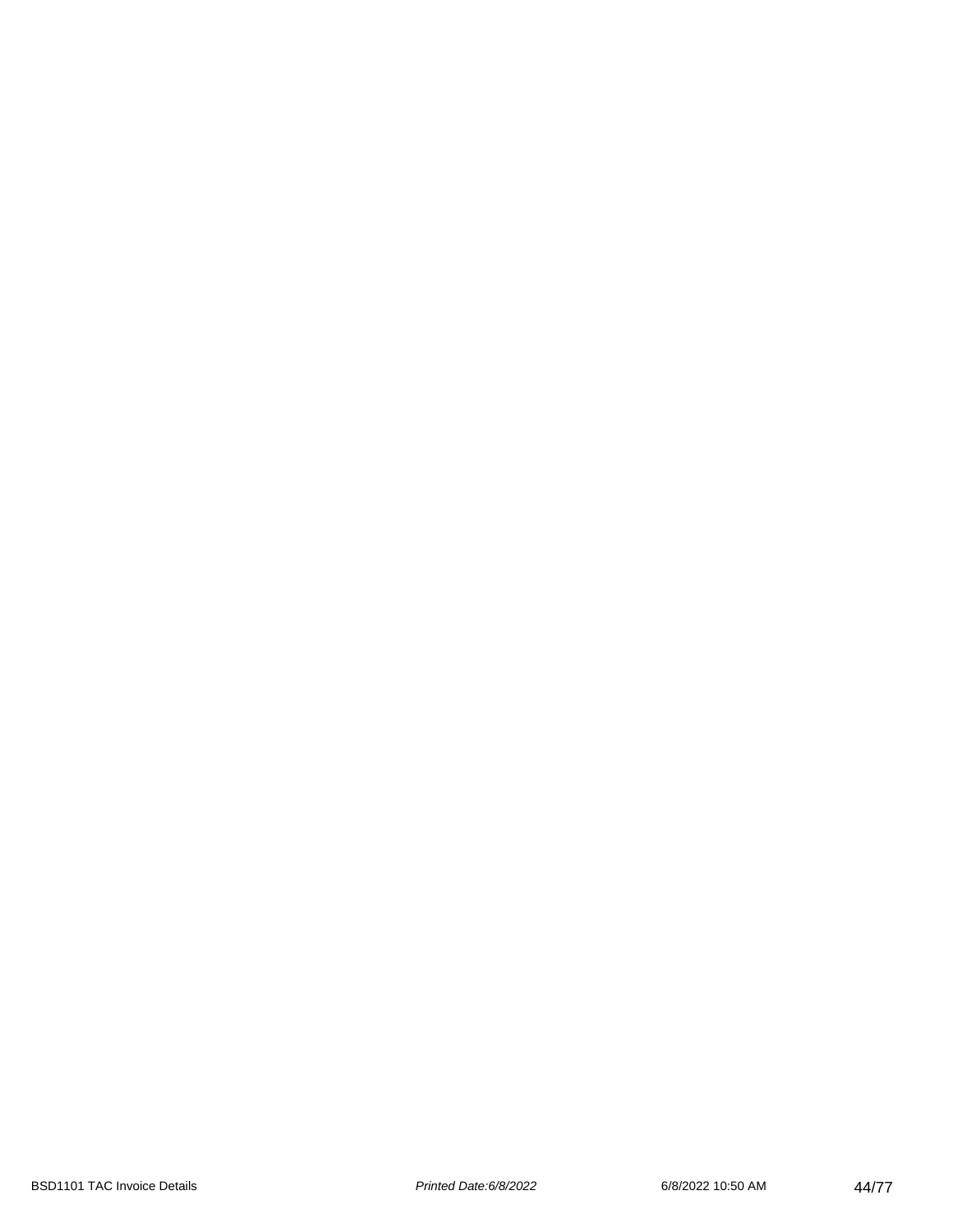

**County Jeff Davis - 122**

| License<br>Primary<br>Type<br>(AIMS) | <b>Primary</b><br><b>Number</b><br>(AIMS)I | <b>License   License</b><br>Type<br>(AIMS) | License<br><b>Number</b><br>(AIMS) | License<br><b>Number</b><br>(Legacy) | <b>Validation</b><br>Number/<br>Local Ref Id/<br><b>Registry Number</b> | \$ State Feel | Charge | \$ Sur-1 \$ Late | \$5%<br><b>Feel County</b><br>Refund | \$ Total<br><b>Amount</b> |
|--------------------------------------|--------------------------------------------|--------------------------------------------|------------------------------------|--------------------------------------|-------------------------------------------------------------------------|---------------|--------|------------------|--------------------------------------|---------------------------|
|                                      |                                            | <b>BF</b>                                  | 200058694                          |                                      | 458AI42tTg2Df5S                                                         | 1.045.00      |        |                  | 55.00                                | 1,100.00                  |
|                                      |                                            |                                            | Total                              |                                      |                                                                         | 1.045.00      |        |                  | 55.00                                | 1,100.00                  |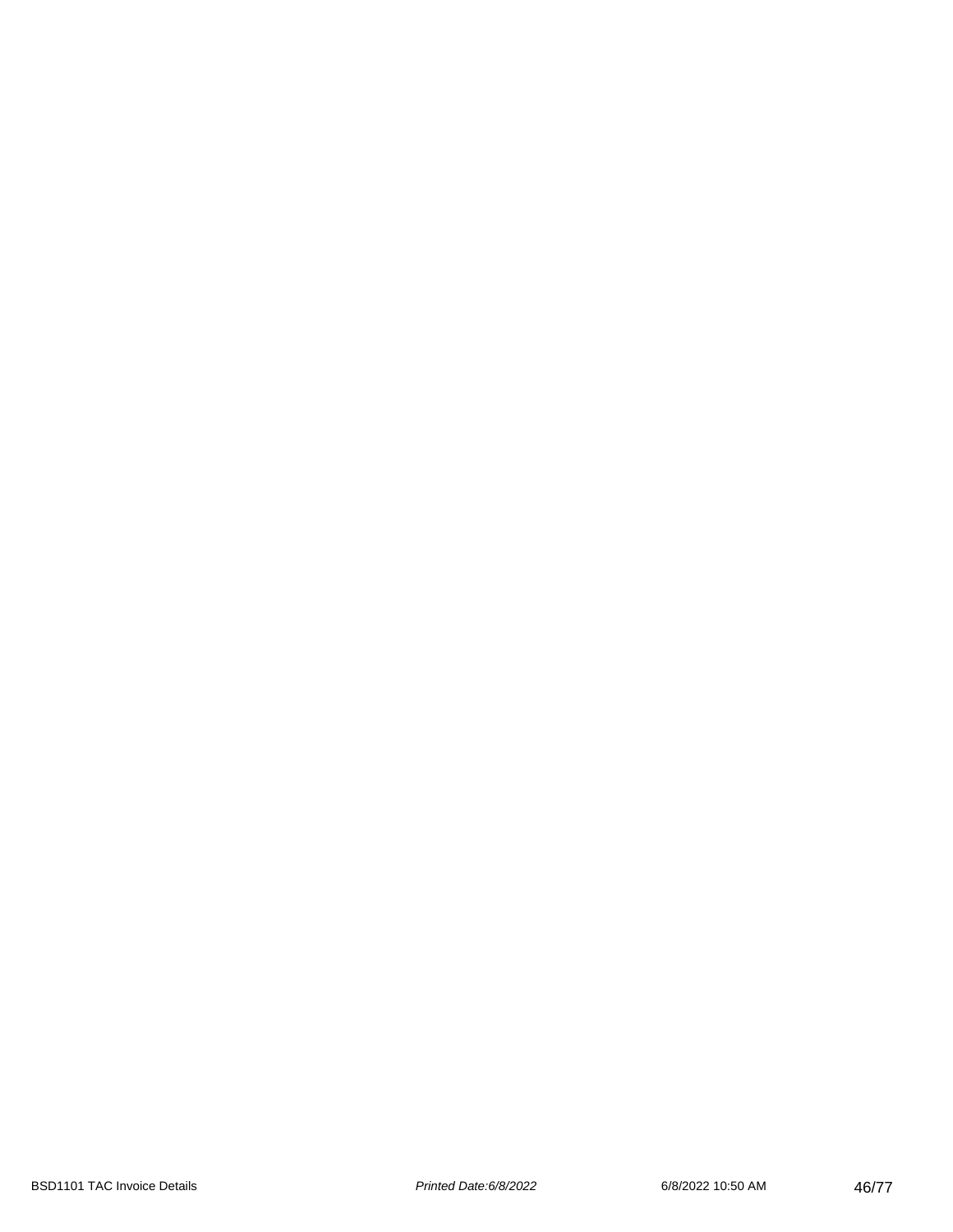

**County Kerr - 133**

| License<br>Primary<br>Type<br>(AIMS) | <b>Primary</b><br>Number<br>(AIMS) | License   License  <br>Type<br>(AIMS) | License<br><b>Number</b><br>(AIMS) | License<br><b>Number</b><br>(Legacy) | <b>Validation</b><br>Number/<br>Local Ref Id/<br><b>Registry Number</b> | \$ State Feel | Charge | \$ Sur-1 \$ Late | \$5%<br><b>Feel County</b><br>Refund | \$ Total<br><b>Amount</b> |
|--------------------------------------|------------------------------------|---------------------------------------|------------------------------------|--------------------------------------|-------------------------------------------------------------------------|---------------|--------|------------------|--------------------------------------|---------------------------|
|                                      |                                    | <b>BF</b>                             | 104817439                          | BF946906                             | 458AIC6g7P17BRd                                                         | 1.045.00      |        |                  | 55.00                                | 1,100.00                  |
|                                      |                                    |                                       | Total                              |                                      |                                                                         | 1.045.00      |        |                  | 55.00                                | 1,100.00                  |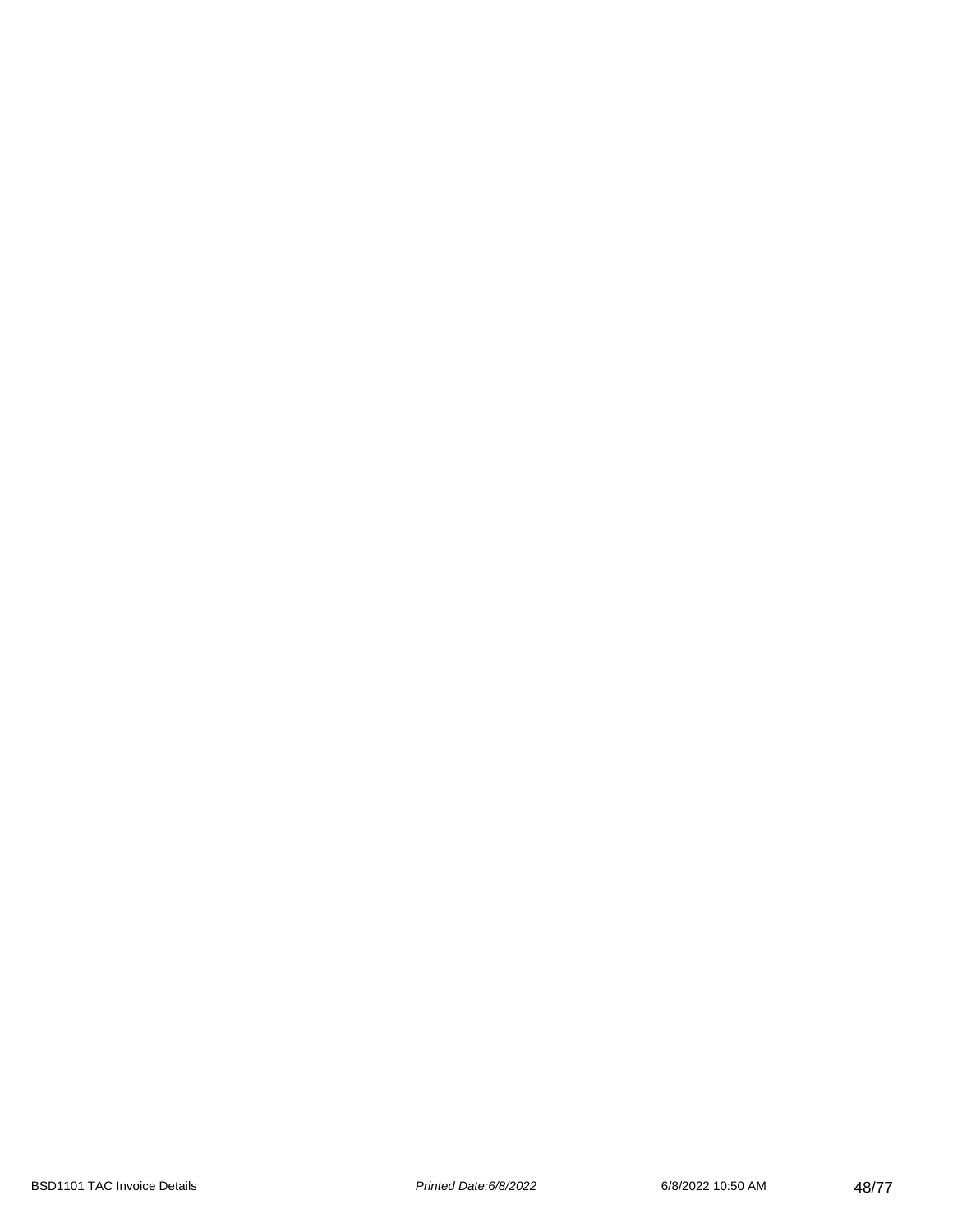

**County McLennan - 155**

| License<br>Primary<br>Type<br>(AIMS) | <b>Primary</b><br><b>Number</b><br>(AIMS) | Licensel License I<br>Type<br>(AIMS) | License<br><b>Number</b><br>(AIMS) | License<br><b>Number</b><br>(Legacy) | <b>Validation</b><br>Number/<br>Local Ref Id/<br><b>Registry Number</b> | \$ State Fee | Charge | \$ Sur-1 \$ Late<br>Feel | \$5%<br>County<br>Refund | \$ Total<br><b>Amount</b> |
|--------------------------------------|-------------------------------------------|--------------------------------------|------------------------------------|--------------------------------------|-------------------------------------------------------------------------|--------------|--------|--------------------------|--------------------------|---------------------------|
|                                      |                                           | <b>BE</b>                            | 200054459                          |                                      | 458AlkHnze828Sy                                                         | 1,045.00     |        |                          | 55.00                    | 1,100.00                  |
|                                      |                                           | <b>BE</b>                            | 101198964                          | BE628431                             | 458AIMwJ43W9DTu                                                         | 1.045.00     |        |                          | 55.00                    | 1,100.00                  |
|                                      |                                           |                                      | Total                              |                                      |                                                                         | 2,090.00     |        |                          | 110.00                   | 2,200.00                  |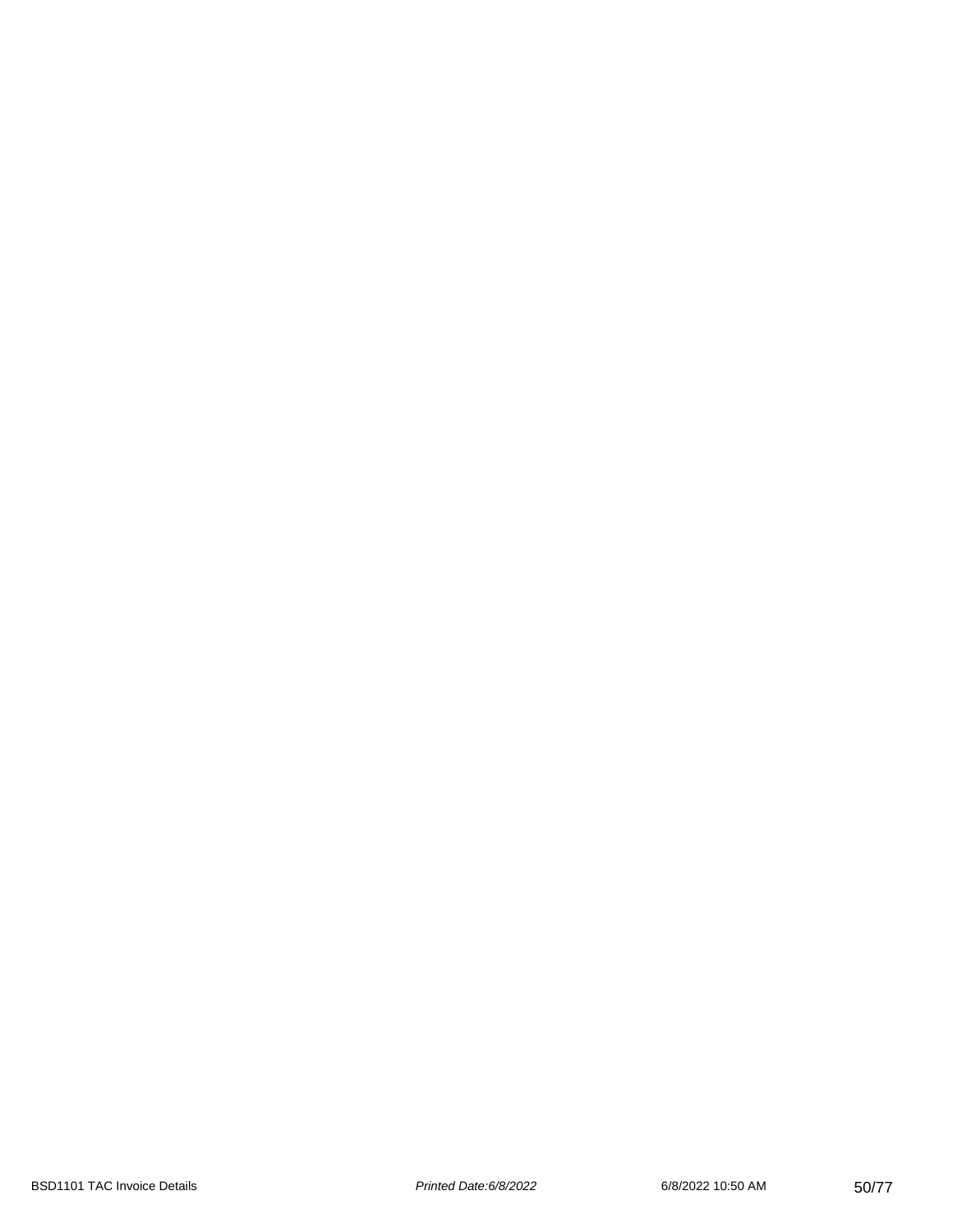

#### **TAC To Be Invoiced Details Applications Approved during May 2022 County Medina - 163**

| License<br>Primary<br>Type<br>(AIMS) | <b>Primary</b><br><b>Number</b><br>(AIMS) | Licensel License I<br>Tvpe<br>(AIMS) | Licensel<br><b>Number</b><br>(AIMS) | License<br><b>Number</b><br>(Legacy) | <b>Validation</b><br>Number/<br>Local Ref Id/<br><b>Registry Number</b> | \$ State Fee | Charge | \$ Sur-I \$ Late | \$5%<br><b>Feel County</b><br>Refund | \$ Total<br><b>Amount</b> |
|--------------------------------------|-------------------------------------------|--------------------------------------|-------------------------------------|--------------------------------------|-------------------------------------------------------------------------|--------------|--------|------------------|--------------------------------------|---------------------------|
|                                      |                                           | <b>BF</b>                            | 100035151                           | BF232823                             | 458Alvxl5Se1V8a                                                         | 1.045.00     |        |                  | 55.00                                | 1.100.00                  |
|                                      |                                           |                                      | Total                               |                                      |                                                                         | 1,045.00     |        |                  | 55.00                                | 1,100.00                  |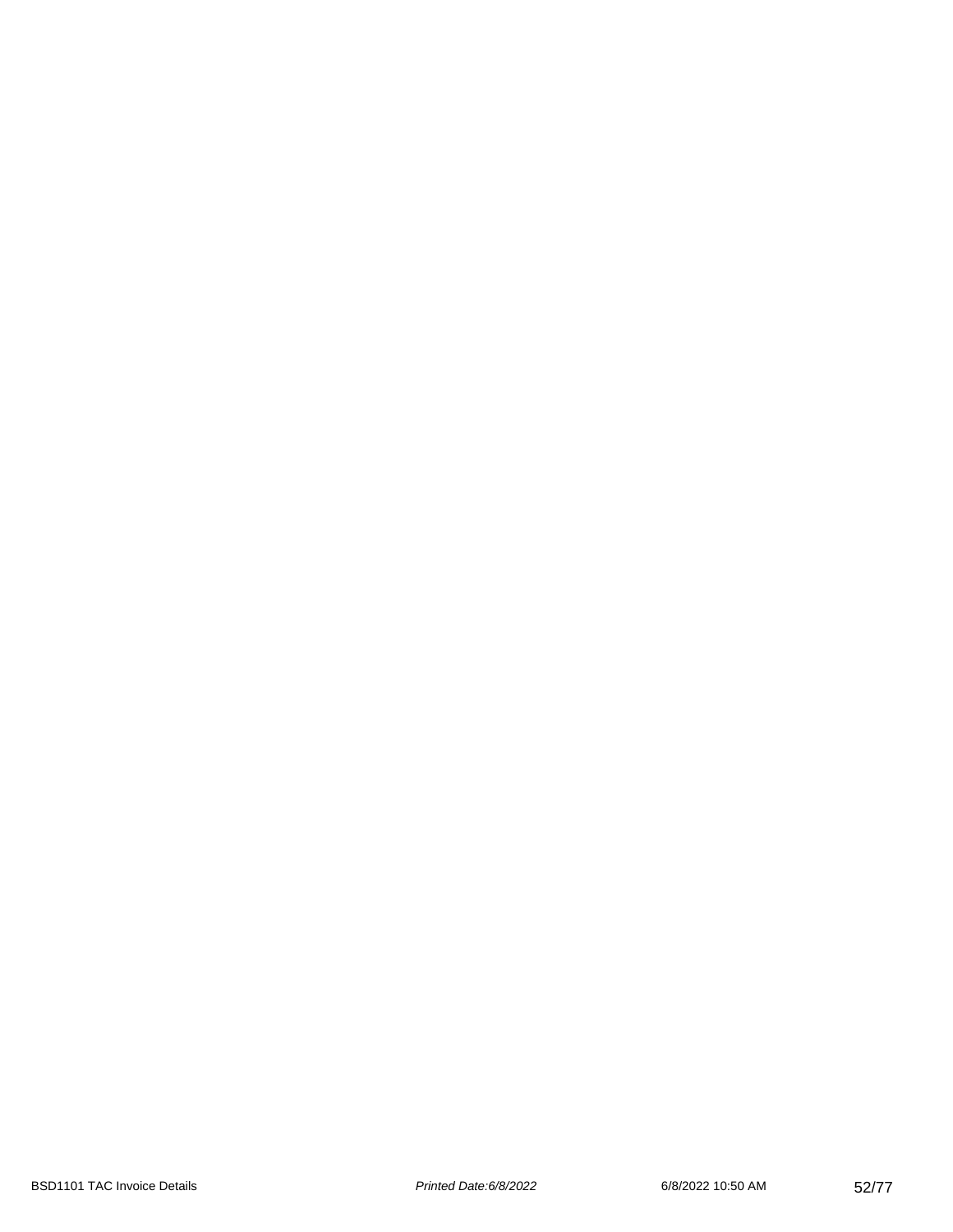

#### **TAC To Be Invoiced Details Applications Approved during May 2022 County Midland - 165**

| License<br>Primary<br>Type<br>(AIMS) | <b>Primary</b><br><b>Number</b><br>(AIMS) | License License<br>Type<br>(AIMS) | Licensel<br><b>Number</b><br>(AIMS) | License<br>Number<br>(Legacy) | <b>Validation</b><br>Number/<br>Local Ref Id/<br><b>Registry Number</b> | \$ State Feel | Charge | \$ Sur-1 \$ Late | \$5%<br><b>Feel County</b><br>Refund | \$ Total<br><b>Amount</b> |
|--------------------------------------|-------------------------------------------|-----------------------------------|-------------------------------------|-------------------------------|-------------------------------------------------------------------------|---------------|--------|------------------|--------------------------------------|---------------------------|
|                                      |                                           | <b>BW</b>                         |                                     | 105651096 BW1014360           | 458Alk6zrxm7s3b                                                         | 2,850.00      |        | 100.00           | 150.00                               | 3,100.00                  |
| <b>BW</b>                            | 105651096                                 | <b>SD</b>                         |                                     | 150001202 BW1014360           | 458Alk6zrxm7s3b                                                         | 1.140.00      |        | 100.00           | 60.00                                | 1,300.00                  |
|                                      |                                           |                                   | Total                               |                               |                                                                         | 3.990.00      |        | 200.00           | 210.00                               | 4,400.00                  |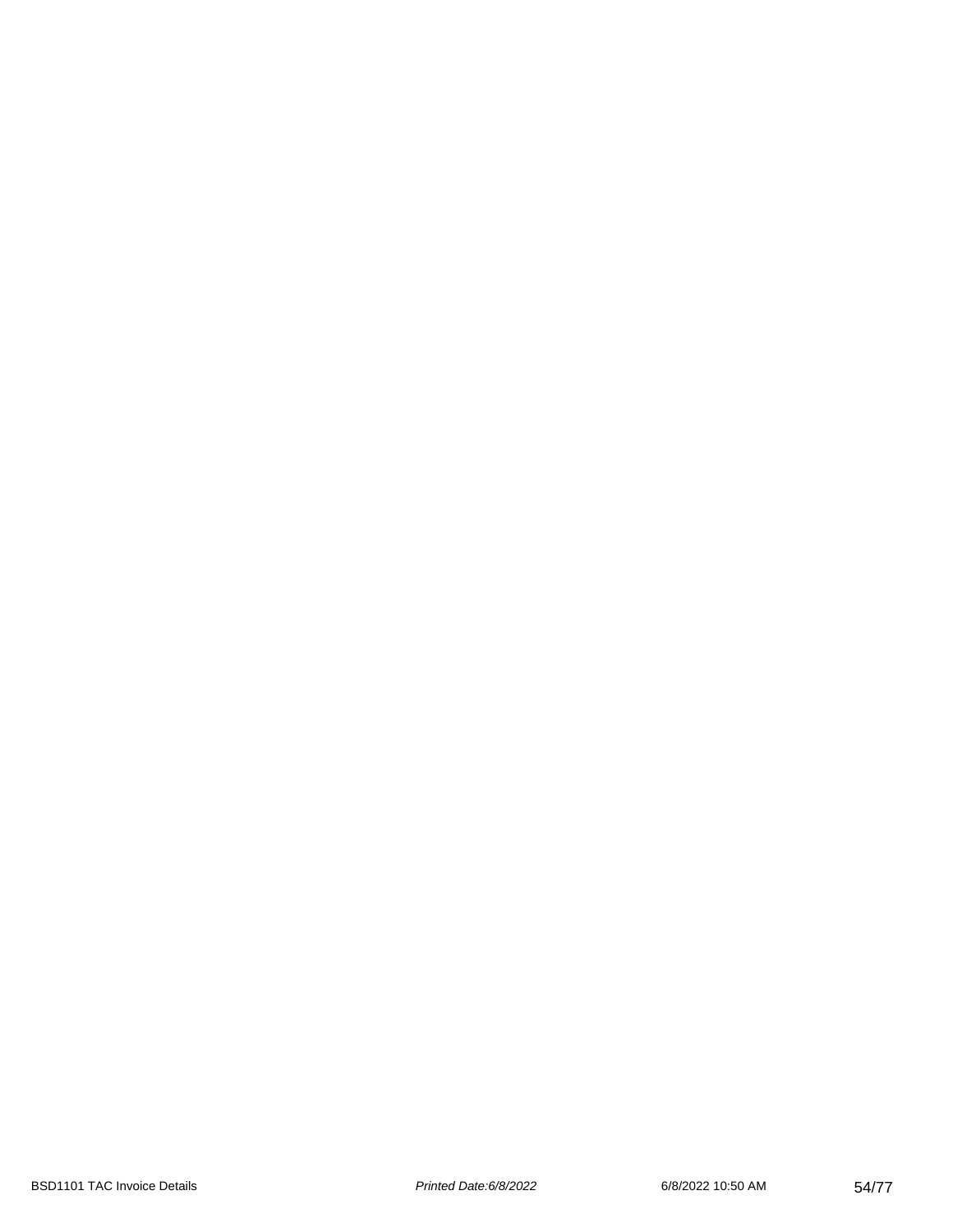

**County Montgomery - 170**

| License<br>Primary<br>Type<br>(AIMS) | <b>Primary</b><br>Number <br>(AIMS) | License   License  <br>Type<br>(AIMS) | License<br><b>Number</b><br>(AIMS) | License<br><b>Number</b><br>(Legacy) | <b>Validation</b><br>Number/<br>Local Ref Id/<br><b>Registry Number</b> | \$ State Fee | Charge | \$ Sur-1 \$ Late<br>Feel | \$5%<br>County<br>Refund | \$Total<br><b>Amount</b> |
|--------------------------------------|-------------------------------------|---------------------------------------|------------------------------------|--------------------------------------|-------------------------------------------------------------------------|--------------|--------|--------------------------|--------------------------|--------------------------|
|                                      |                                     | <b>BF</b>                             | 106657897                          | BF1089117                            | 458Alcs0CYKBtAF                                                         | 1.045.00     |        |                          | 55.00                    | 1,100.00                 |
|                                      |                                     | <b>BF</b>                             | 200059347                          |                                      | 458Alv1TP9rASqu                                                         | 1.045.00     |        |                          | 55.00                    | 1,100.00                 |
|                                      |                                     |                                       | Total                              |                                      |                                                                         | 2,090.00     |        |                          | 110.00                   | 2,200.00                 |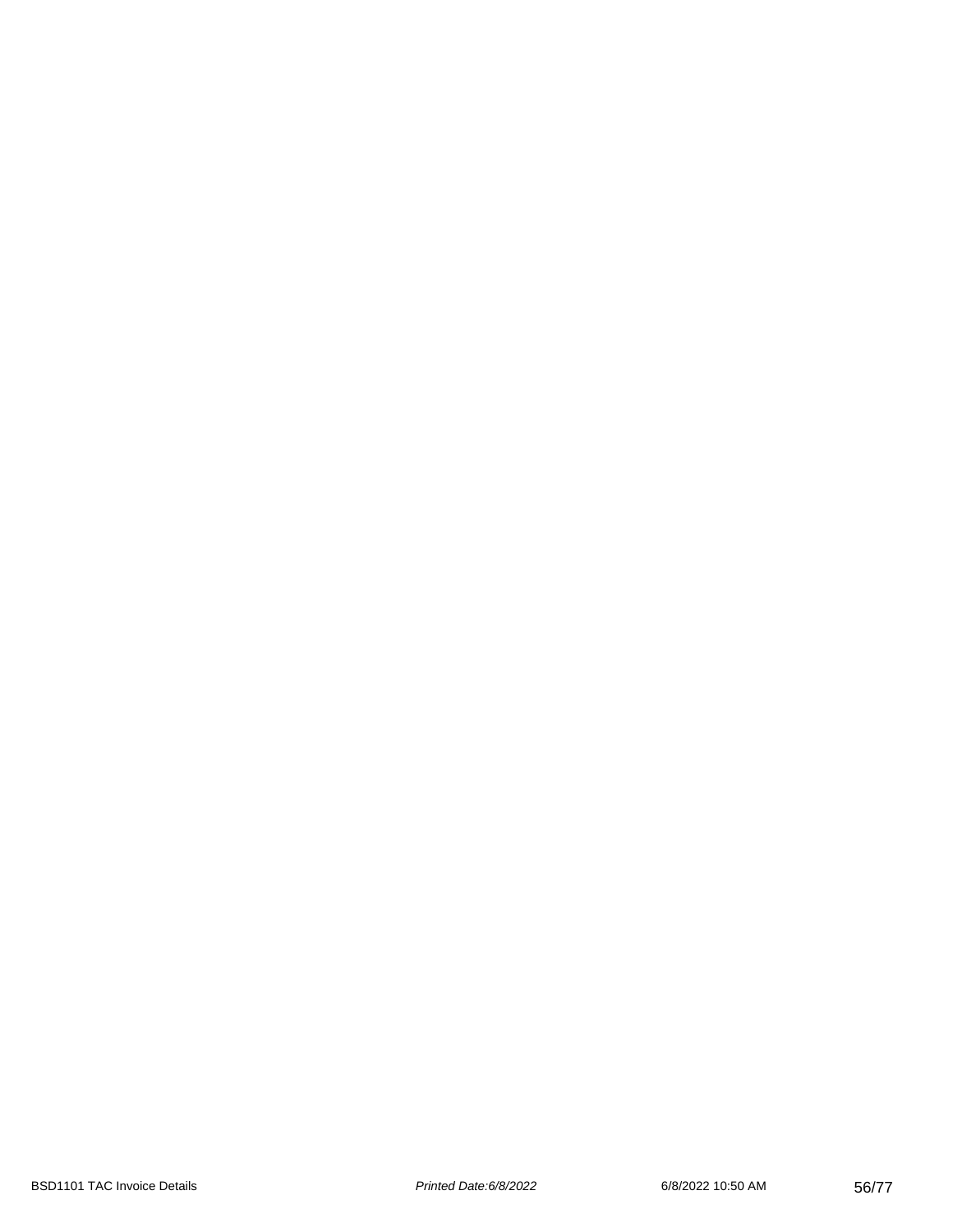

**County Palo Pinto - 182**

| License<br>Primary<br>Type<br>(AIMS) | <b>Primary</b><br><b>Number</b><br>(AIMS) | <b>License   License</b><br>Type<br>(AIMS) | License<br><b>Number</b><br>(AIMS) | License<br><b>Number</b><br>(Legacy) | <b>Validation</b><br>Number/<br>Local Ref Id/<br><b>Registry Number</b> | \$ State Feel | Charge | \$ Sur-1 \$ Late | \$5%<br><b>Feel County</b><br>Refund | \$ Total<br><b>Amount</b> |
|--------------------------------------|-------------------------------------------|--------------------------------------------|------------------------------------|--------------------------------------|-------------------------------------------------------------------------|---------------|--------|------------------|--------------------------------------|---------------------------|
|                                      |                                           | <b>BF</b>                                  | 103942401                          | BF872440                             | 458AI88IbY2Zc7K                                                         | 1.045.00      |        |                  | 55.00                                | 1,100.00                  |
|                                      |                                           |                                            | <b>Total</b>                       |                                      |                                                                         | 1.045.00      |        |                  | 55.00                                | 1,100.00                  |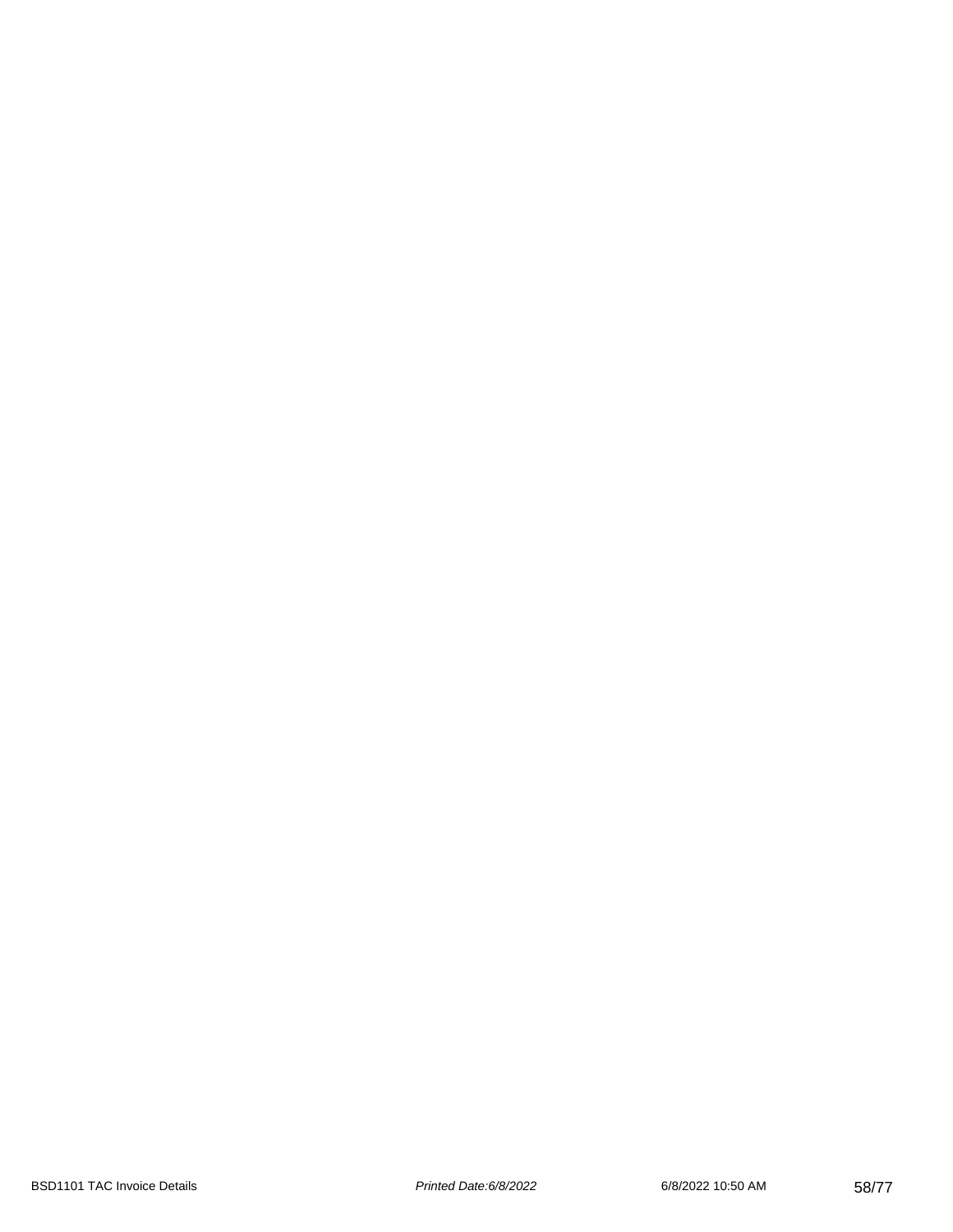

**County Parker - 184**

| License<br><b>Primary</b><br>Type<br>(AIMS) | <b>Primary</b><br><b>Number</b><br>(AIMS) | License License<br>Type<br>(AIMS) | Licensel<br><b>Number</b><br>(AIMS) | License<br><b>Number</b><br>(Legacy) | <b>Validation</b><br>Number/<br>Local Ref Id/<br><b>Registry Number</b> | \$ State Feel | Charge | \$ Sur-1 \$ Late<br>Feel | \$5%<br>County<br>Refund | \$ Total<br><b>Amount</b> |
|---------------------------------------------|-------------------------------------------|-----------------------------------|-------------------------------------|--------------------------------------|-------------------------------------------------------------------------|---------------|--------|--------------------------|--------------------------|---------------------------|
| <b>MB</b>                                   | 200055847                                 | <b>BP</b>                         | 200056145                           |                                      | 458AlxhuYuzMN2d                                                         | 1.045.00      |        |                          | 55.00                    | 1,100.00                  |
|                                             |                                           |                                   | Total                               |                                      |                                                                         | 1.045.00      |        |                          | 55.00                    | 1,100.00                  |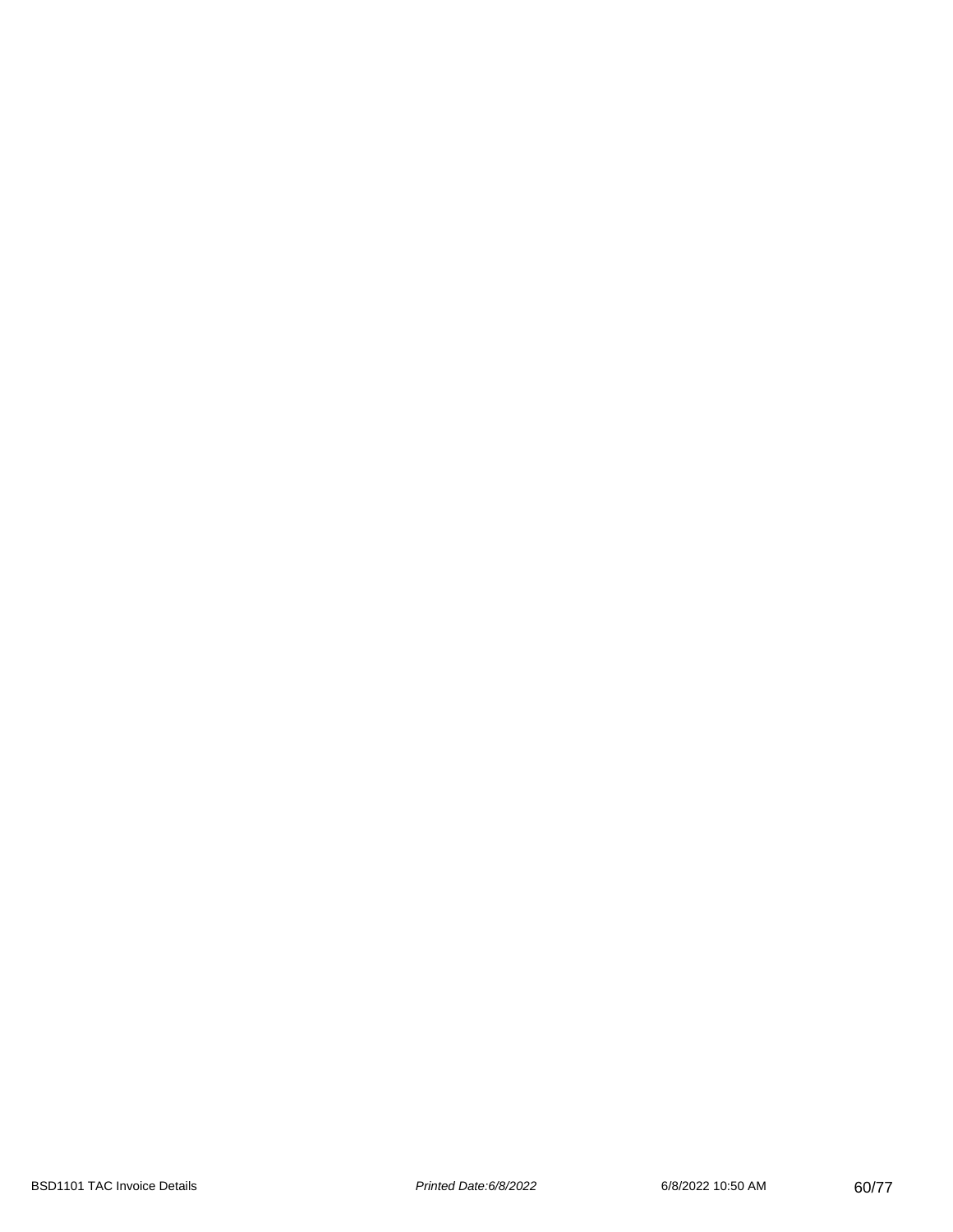

**County Reeves - 195**

| License<br>Primary<br>Type<br>(AIMS) | <b>Primary</b><br><b>Number</b><br>(AIMS) | License   License  <br>Type<br>(AIMS) | License<br><b>Number</b><br>(AIMS) | License<br><b>Number</b><br>(Legacy) | <b>Validation</b><br>Number/<br>Local Ref Id/<br><b>Registry Number</b> | \$ State Feel | Charge | \$ Sur-1 \$ Late | \$5%<br><b>Feel County</b><br>Refund | \$ Total<br><b>Amount</b> |
|--------------------------------------|-------------------------------------------|---------------------------------------|------------------------------------|--------------------------------------|-------------------------------------------------------------------------|---------------|--------|------------------|--------------------------------------|---------------------------|
|                                      |                                           | <b>BF</b>                             | 100029982                          | BF124358                             | 458Al8sZbx0M2wc                                                         | 1.045.00      |        |                  | 55.00                                | 1,100.00                  |
|                                      |                                           |                                       | Total                              |                                      |                                                                         | 1.045.00      |        |                  | 55.00                                | 1,100.00                  |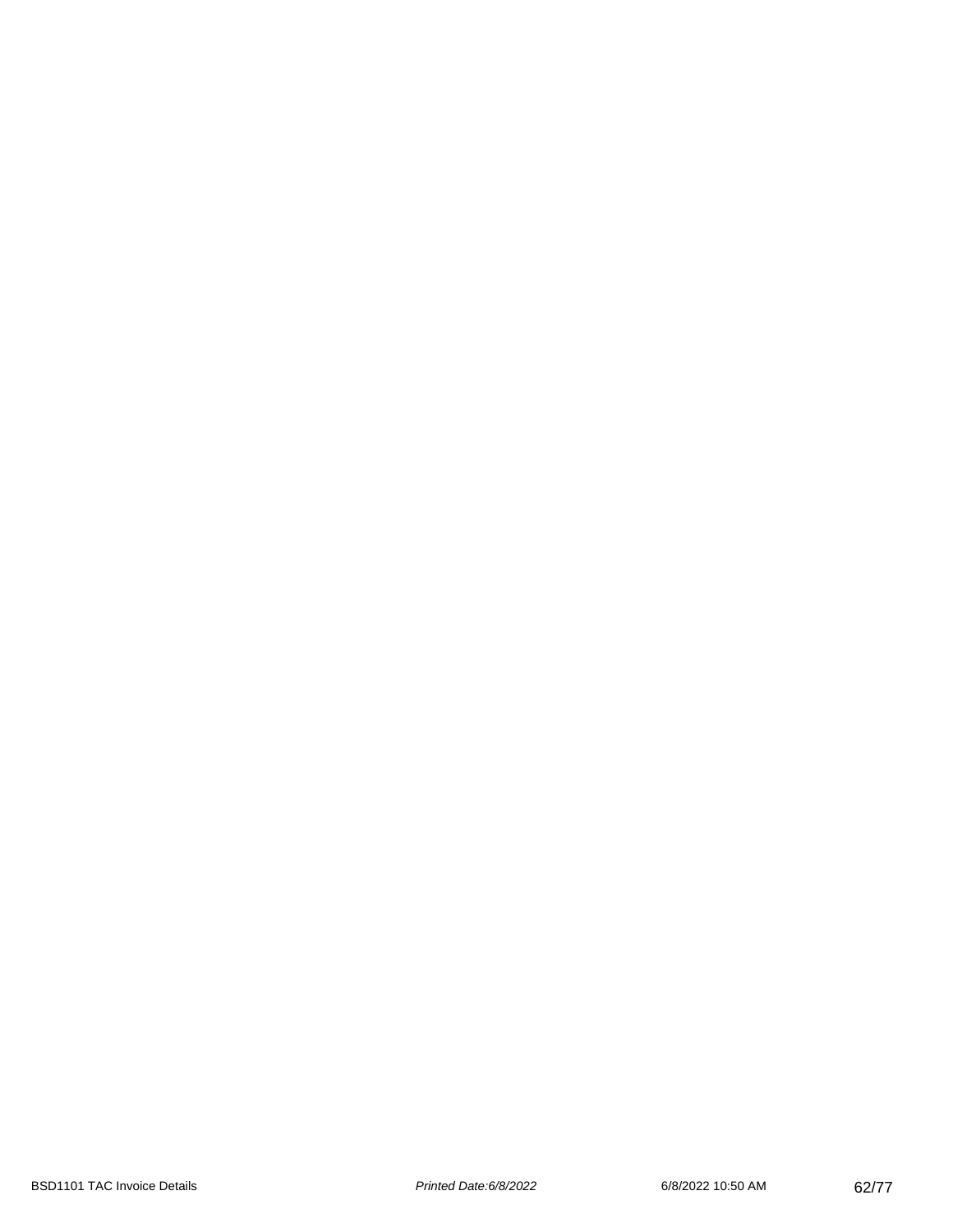

**County Stephens - 215**

| License<br>Primary<br>Type<br>(AIMS) | <b>Primary</b><br><b>Number</b><br>(AIMS)I | <b>License   License</b><br>Type<br>(AIMS) | License<br><b>Numberl</b><br>(AIMS) | License<br><b>Number</b><br>(Legacy) | Validation<br>Number/<br>Local Ref Id/<br><b>Registry Number</b> | \$ State Feel | Charge | \$ Sur-1 \$ Late | \$5%<br><b>Feel County</b><br>Refund | \$ Total<br><b>Amount</b> |
|--------------------------------------|--------------------------------------------|--------------------------------------------|-------------------------------------|--------------------------------------|------------------------------------------------------------------|---------------|--------|------------------|--------------------------------------|---------------------------|
|                                      |                                            | <b>BF</b>                                  | 104797191                           | BF944327                             | 458AI4v0pDynRIL                                                  | 1.045.00      |        | 100.00           | 55.00                                | ا 200.00.                 |
| Total                                |                                            |                                            |                                     |                                      |                                                                  | 1.045.00      |        | 100.00           | 55.00                                | ∣200.00.00                |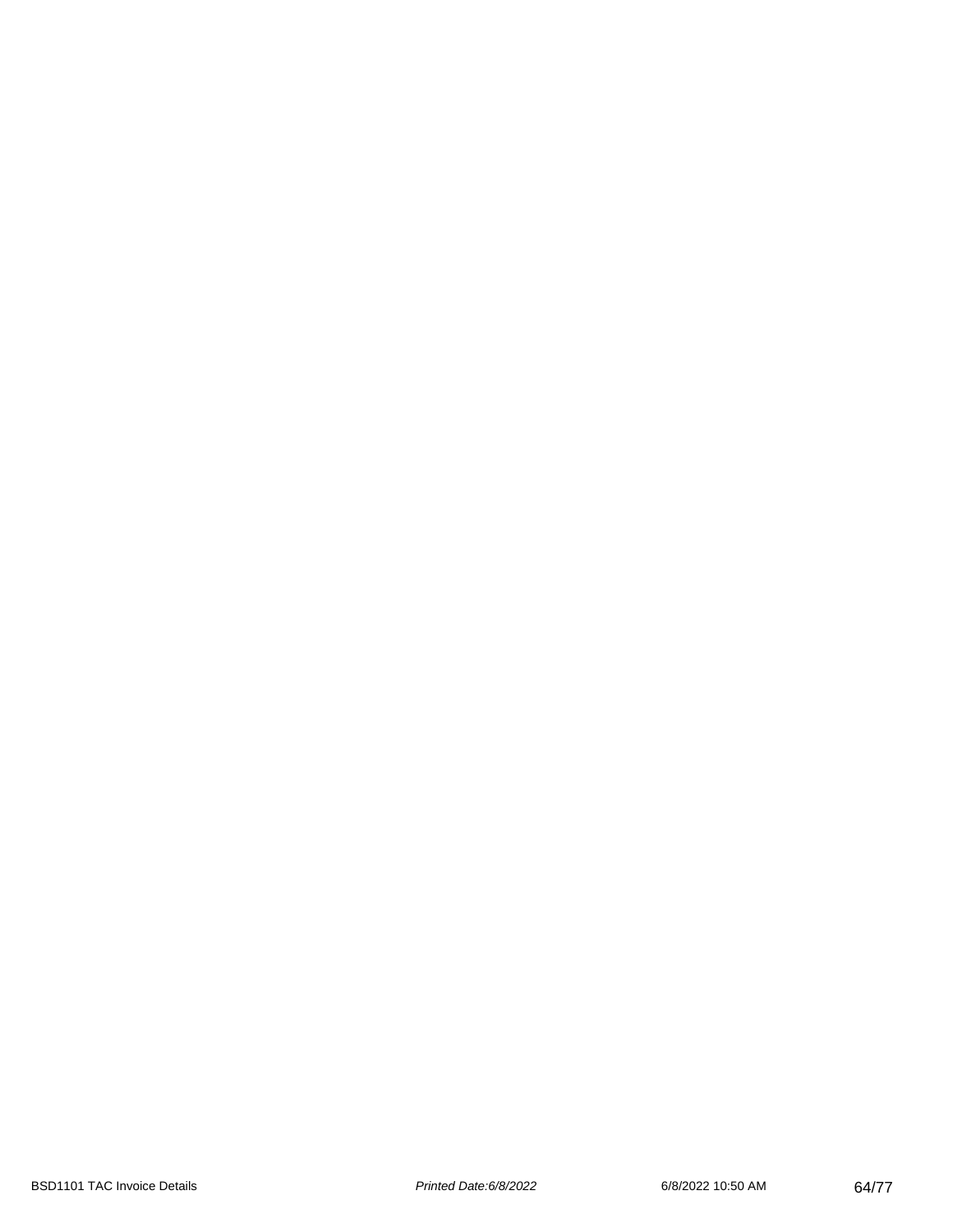

# TEXAS ALCOHOLIC<br>BEVERAGE COMMISSION

#### **TAC To Be Invoiced Details Applications Approved during May 2022 County Tarrant - 220**

| License<br>Primary<br>Type<br>(AIMS) | <b>Primary</b><br><b>Number</b><br>(AIMS) | License License<br>Type<br>(AIMS) | License!<br><b>Number</b><br>(AIMS) | License<br><b>Number</b><br>(Legacy) | Validation<br>Number/<br>Local Ref Id/<br><b>Registry Number</b> | \$ State Fee | <b>Charge</b> | \$ Sur-1 \$ Late<br>Feel | \$5%<br>County<br><b>Refund</b> | \$ Total<br>Amount |
|--------------------------------------|-------------------------------------------|-----------------------------------|-------------------------------------|--------------------------------------|------------------------------------------------------------------|--------------|---------------|--------------------------|---------------------------------|--------------------|
|                                      |                                           | <b>BE</b>                         | 100097225                           | BE413121                             | 122506                                                           | 1.425.00     | 553.00        | 0.00                     | 75.00                           | 2,053.00           |
| <b>BE</b>                            | 100097225                                 |                                   |                                     | BL413121                             | 122506                                                           | 475.00       | 327.00        | 0.00                     | 25.00                           | 827.00             |
|                                      |                                           | <b>BE</b>                         | 100097225                           | BE413121                             | 513284                                                           | 1.425.00     | 553.00        | 0.00                     | 75.00                           | 2,053.00           |
| <b>BE</b>                            | 100097225                                 |                                   |                                     | BL413121                             | 513284                                                           | 475.00       | 327.00        | 0.00                     | 25.00                           | 827.00             |
|                                      |                                           | <b>BE</b>                         | 100104582                           | BE194404                             | 458AIY3tpOsIJei                                                  | 1.045.00     |               | 100.00                   | 55.00                           | 1,200.00           |
|                                      |                                           |                                   | <b>Total</b>                        |                                      |                                                                  | 4,845.00     | 1,760.00      | 100.00                   | 255.00                          | 6,960.00           |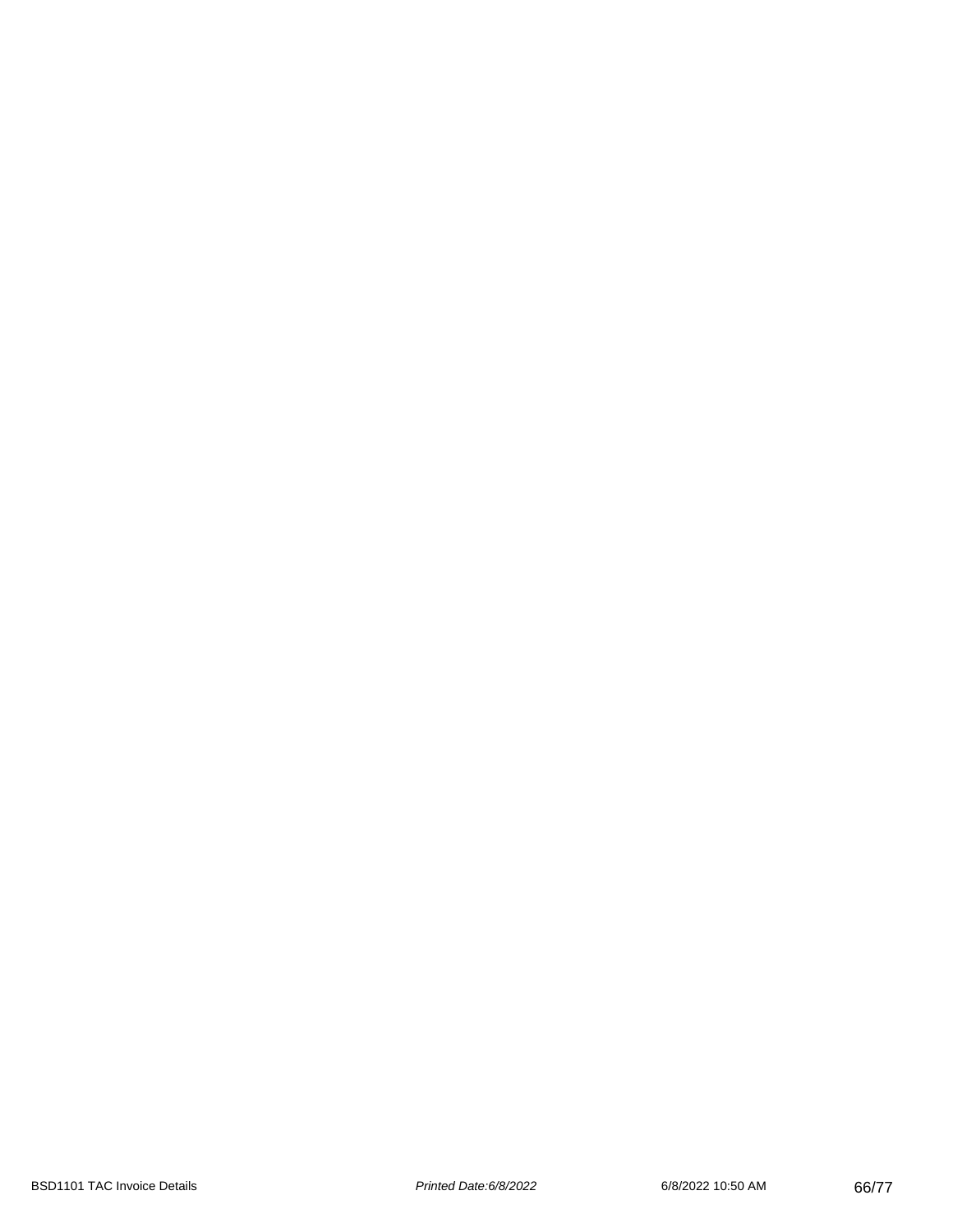

**County Travis - 227**

| License<br>Primary<br>Type<br>(AIMS) | <b>Primary</b><br><b>Number</b><br>(AIMS) | Licensel License<br><b>Type</b><br>(AIMS) | License<br><b>Number</b><br>(AIMS) | License<br><b>Number</b><br>(Legacy) | <b>Validation</b><br>Number/<br>Local Ref Id/<br><b>Registry Number</b> | \$ State Feel | Charge    | \$ Sur-   \$ Late<br>Feel | \$5%<br>County<br><b>Refund</b> | \$ Total<br><b>Amount</b> |
|--------------------------------------|-------------------------------------------|-------------------------------------------|------------------------------------|--------------------------------------|-------------------------------------------------------------------------|---------------|-----------|---------------------------|---------------------------------|---------------------------|
|                                      |                                           | <b>BW</b>                                 | 200052422                          |                                      | 458Al2Lbzp89ncf                                                         | 2,850.00      |           |                           | 150.00                          | 3,000.00                  |
| <b>BW</b>                            | 200052422                                 | <b>SD</b>                                 | 200055962                          |                                      | 458AIA42gy0LGO1                                                         | 1,140.00      |           |                           | 60.00                           | 1,200.00                  |
|                                      |                                           | <b>BB</b>                                 | 104669347                          | BB943760                             | 458AlbeHaysVPPC                                                         | 3,325.00      |           |                           | 175.00                          | 3,500.00                  |
|                                      |                                           | <b>BW</b>                                 | 101733722                          | BW693023                             | 458AlgDC89NKszV                                                         | 2,850.00      |           |                           | 150.00                          | 3,000.00                  |
| <b>BW</b>                            | 101733722                                 | <b>SD</b>                                 | 150000691                          | BW693023                             | 458AlgDC89NKszV                                                         | 1,140.00      |           |                           | 60.00                           | 1,200.00                  |
| <b>BG</b>                            | 103958287                                 | <b>BP</b>                                 | 150000395                          | BG873729                             | 458AIx3AIZMJcUA                                                         | 1.045.00      |           |                           | 55.00                           | 1,100.00                  |
| <b>Total</b>                         |                                           |                                           |                                    |                                      |                                                                         |               | 12,350.00 |                           | 650.00                          | 13,000.00                 |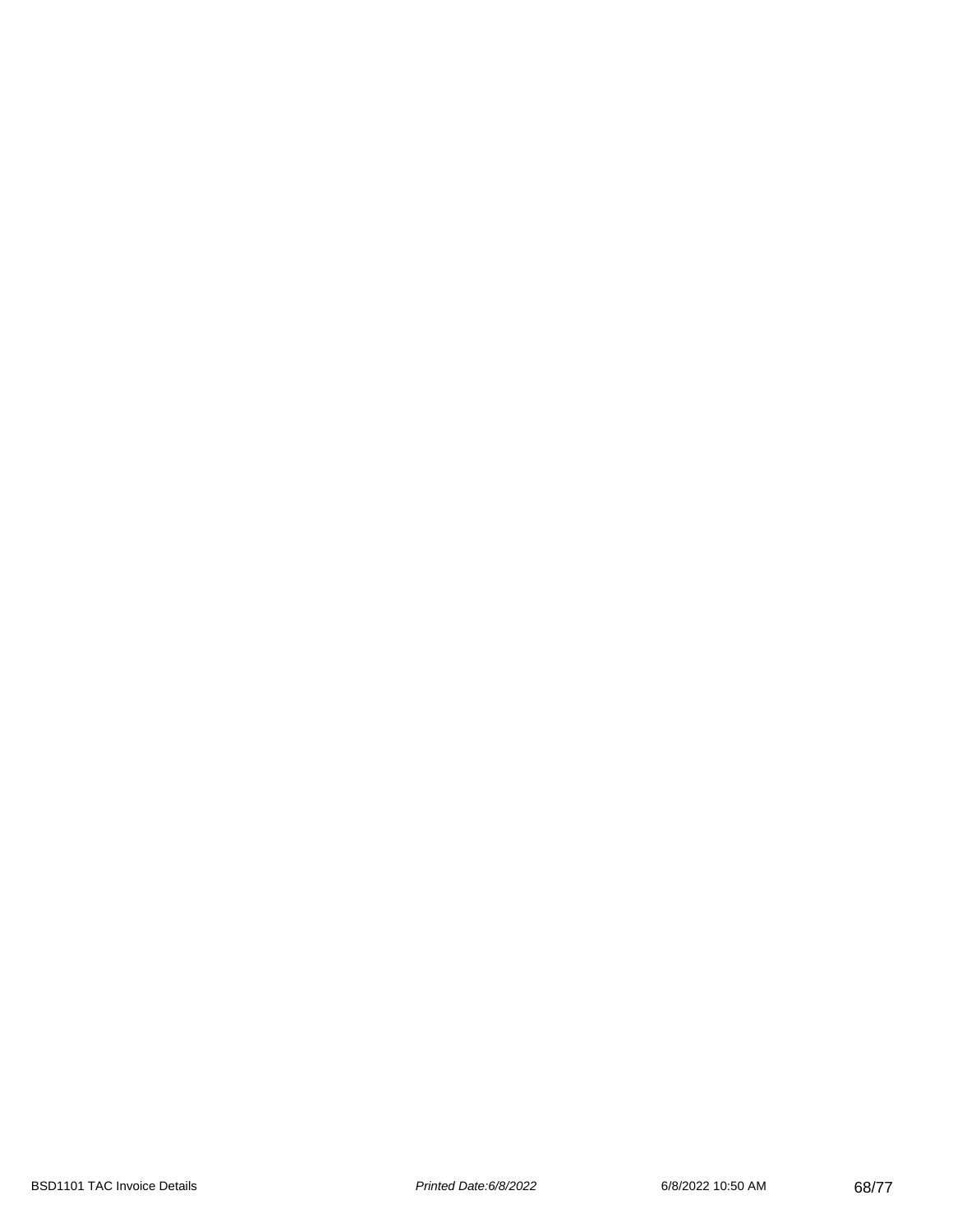

**County Trinity - 228**

| License<br><b>Primary</b><br>Type<br>(AIMS) | <b>Primary</b><br><b>Number</b><br>(AIMS) | Licensel License I<br>Type<br>(AIMS) | Licensel<br><b>Number</b><br>(AIMS) | License<br><b>Number</b><br>(Legacy) | <b>Validation</b><br>Number/<br>Local Ref Id/<br><b>Registry Number</b> | \$ State Feel | Charge | \$ Sur-1 \$ Late | \$5%<br><b>Feel County</b><br>Refund | \$ Total<br><b>Amount</b> |
|---------------------------------------------|-------------------------------------------|--------------------------------------|-------------------------------------|--------------------------------------|-------------------------------------------------------------------------|---------------|--------|------------------|--------------------------------------|---------------------------|
| <b>BB</b>                                   | 100169648                                 | <b>BC</b>                            | 102103849                           | BC722380                             | 458AIG4nT97R9u5                                                         | 1.425.00      |        | 100.00           | 75.00                                | 1,600.00                  |
| Total                                       |                                           |                                      |                                     |                                      |                                                                         | 1.425.00      |        | 100.00           | 75.00                                | 600.00, ا                 |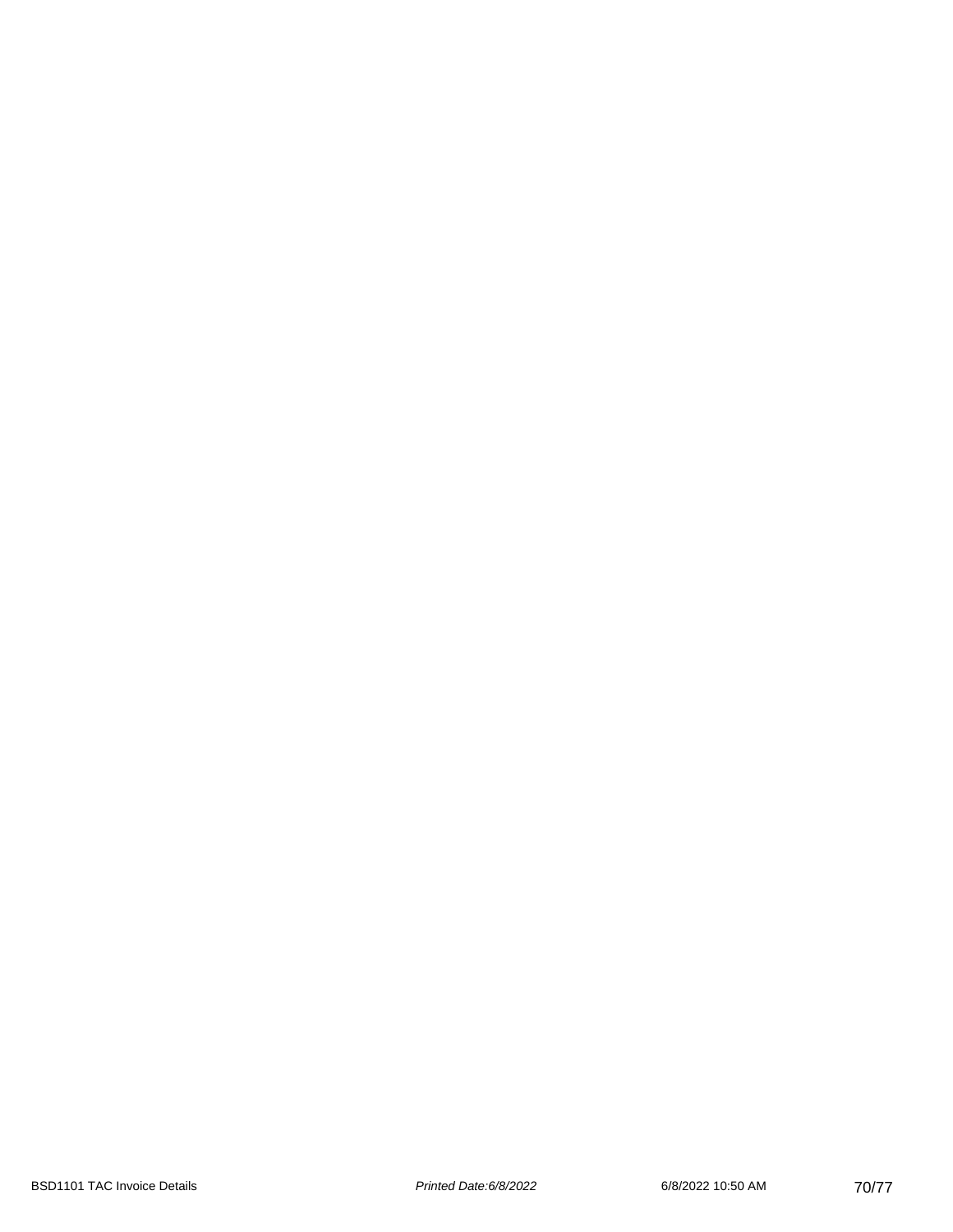

**County Uvalde - 232**

| License<br>Primary<br>Type<br>(AIMS) | <b>Primary</b><br><b>Number</b><br>(AIMS) | License   License  <br>Type<br>(AIMS) | License<br><b>Number</b><br>(AIMS) | License<br><b>Number</b><br>(Legacy) | <b>Validation</b><br>Number/<br>Local Ref Id/<br><b>Registry Number</b> | \$ State Feel | Charge | \$ Sur-1 \$ Late | \$5%<br><b>Feel County</b><br>Refund | \$ Total<br><b>Amount</b> |
|--------------------------------------|-------------------------------------------|---------------------------------------|------------------------------------|--------------------------------------|-------------------------------------------------------------------------|---------------|--------|------------------|--------------------------------------|---------------------------|
|                                      |                                           | BE                                    | 200050343                          |                                      | 458AlwV4SrmNFOV                                                         | 1.045.00      |        |                  | 55.00                                | 1,100.00                  |
| Total                                |                                           |                                       |                                    |                                      |                                                                         | 1.045.00      |        |                  | 55.00                                | 1,100.00                  |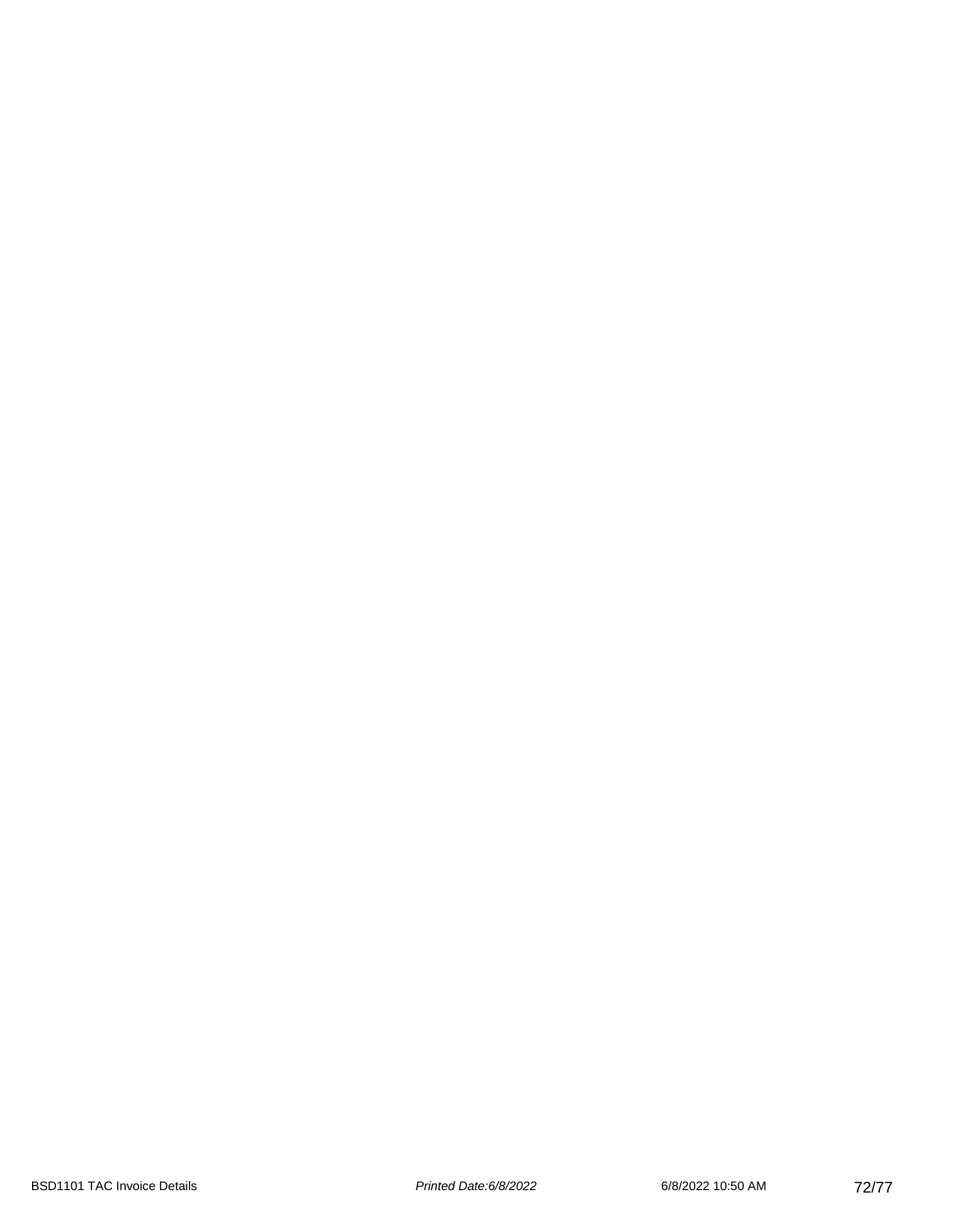

## **TAC To Be Invoiced Details Applications Approved during May 2022**

**County Webb - 240**

| License<br>Primary<br>Type<br>(AIMS) | <b>Primary</b><br><b>Number</b><br>(AIMS) | License   License<br>Type<br>(AIMS) | License<br><b>Numberl</b><br>(AIMS) | License<br><b>Number</b><br>(Legacy) | Validation<br>Number/<br>Local Ref Id/<br><b>Registry Number</b> | \$ State Feel | Charge | \$ Sur-1 \$ Late | \$5%<br><b>Feel County</b><br>Refund | \$ Total<br><b>Amount</b> |
|--------------------------------------|-------------------------------------------|-------------------------------------|-------------------------------------|--------------------------------------|------------------------------------------------------------------|---------------|--------|------------------|--------------------------------------|---------------------------|
|                                      |                                           | <b>BE</b>                           | 200057475                           |                                      | 800074                                                           | 1.045.00      |        |                  | 55.00                                | 1,100.00                  |
| Total                                |                                           |                                     |                                     |                                      |                                                                  | 1.045.00      |        |                  | 55.00                                | 1,100.00                  |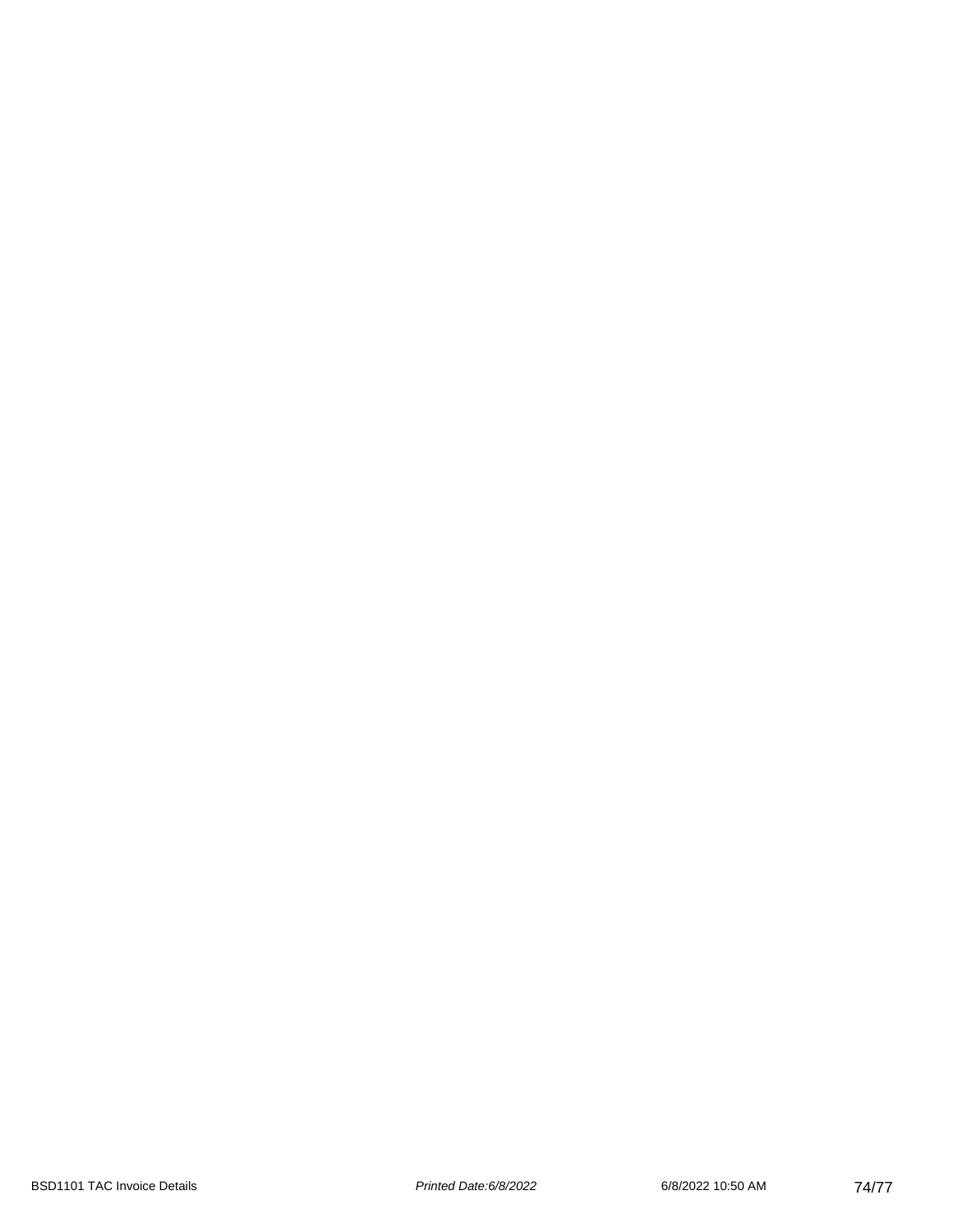

## **TAC To Be Invoiced Details Applications Approved during May 2022**

**County Williamson - 246**

| License<br>Primary<br>Type<br>(AIMS) | <b>Primary</b><br><b>Number</b><br>(AIMS) | License License<br>Type<br>(AIMS) | License<br><b>Number</b><br>(AIMS) | License<br><b>Number</b><br>(Legacy) | <b>Validation</b><br>Number/<br>Local Ref Id/<br><b>Registry Number</b> | \$ State Feel | Charge | \$ Sur-1 \$ Late | \$5%<br><b>Feel County</b><br>Refund | \$ Total<br><b>Amount</b> |
|--------------------------------------|-------------------------------------------|-----------------------------------|------------------------------------|--------------------------------------|-------------------------------------------------------------------------|---------------|--------|------------------|--------------------------------------|---------------------------|
|                                      |                                           | <b>BE</b>                         | 100006019                          | BE579692                             | 458AI4uoGWXiikl                                                         | 1.045.00      |        |                  | 55.00                                | 1,100.00                  |
| Total                                |                                           |                                   |                                    |                                      |                                                                         | 1.045.00      |        |                  | 55.00                                | 1,100.00                  |